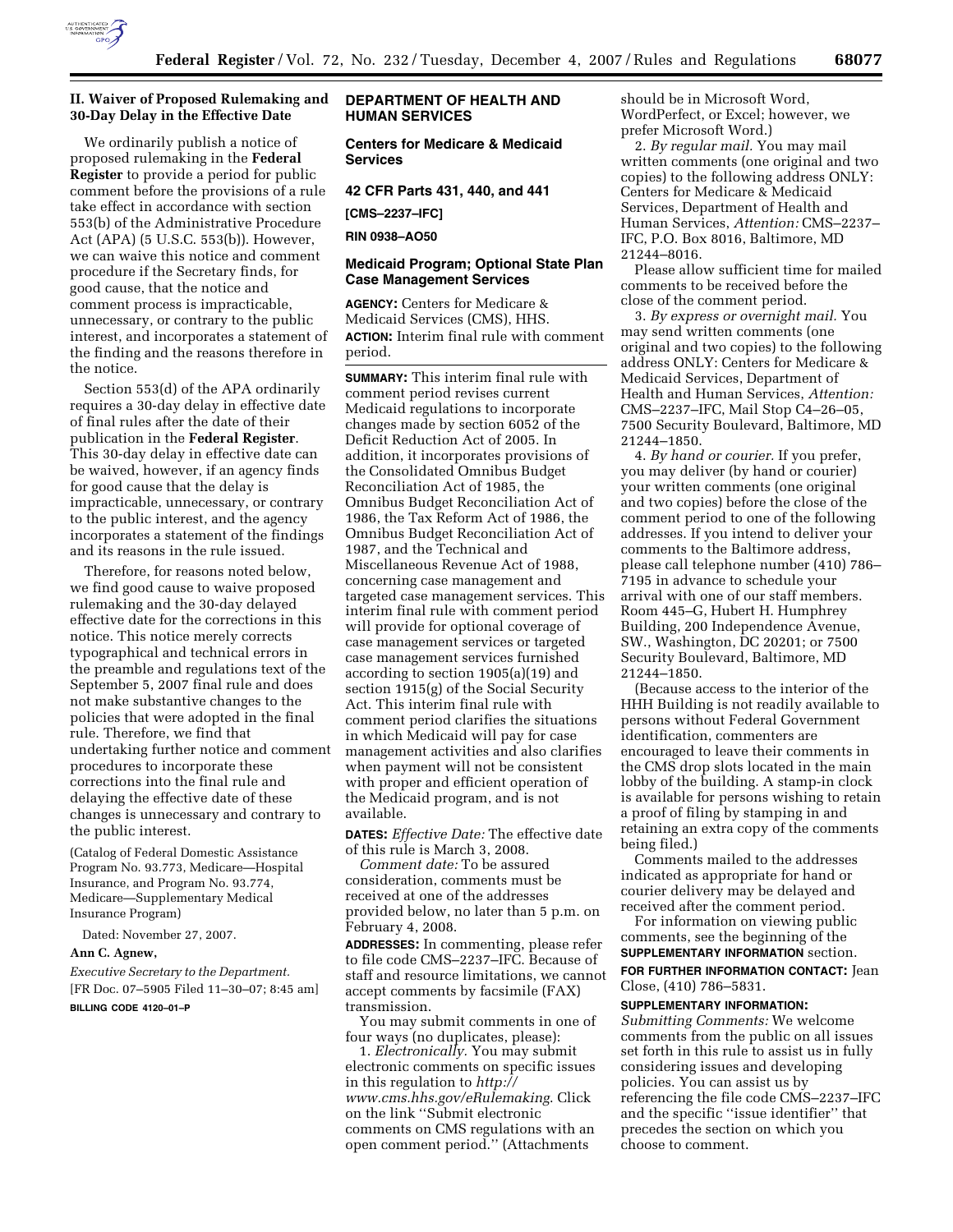*Inspection of Public Comments:* All comments received before the close of the comment period are available for viewing by the public, including any personally identifiable or confidential business information that is included in a comment. We post all comments received before the close of the comment period on the following Web site as soon as possible after they have been received: *http://www.cms.hhs.gov/ eRulemaking.* Click on the link ''Electronic Comments on CMS Regulations'' on that Web site to view public comments.

Comments received timely also will be available for public inspection as they are received, generally beginning approximately 3 weeks after publication of a document, at the headquarters of the Centers for Medicare & Medicaid Services, 7500 Security Boulevard, Baltimore, Maryland 21244, Monday through Friday of each week from 8:30 a.m. to 4 p.m. To schedule an appointment to view public comments, phone 1–800–743–3951.

#### **I. Background**

[If you choose to comment on issues in this section, please include the caption ''Background'' at the beginning of your comments.]

Case management is commonly understood to be an activity that assists individuals in gaining access to necessary care and services appropriate to their needs. Many individuals, because of their age, condition, illness, living arrangement, or other factors, may benefit from receiving direct assistance in gaining access to services. In the context of this regulation, it is the individual's access to care and services that is the subject of this management not the individual. Because case management has been subject to so many different interpretations over the years, many Medicaid agencies now refer to case management as ''care management,'' ''service coordination,'' ''care coordination'' or some other term related to planning and coordinating access to health care and other services on behalf of an individual. Because section 1915 of the Social Security Act (the Act) uses the term ''case management,'' we will use this term throughout this document.

In 1981, the Congress amended the Act to authorize Medicaid coverage of case management services under two provisions. Under section 1915(b) of the Act, States were authorized to develop primary care case management systems in order to direct individuals to appropriate Medicaid services. Under section 1915(c) of the Act, States were authorized to furnish case management

as a distinct service under home and community-based services waivers. Case management is widely used under both authorities because of its value in ensuring that individuals receiving Medicaid benefits are assisted in making necessary decisions about the care they need and in locating service providers.

The regulations set forth in this interim final regulation implement in 42 CFR parts 431, 440, and 441 the case management services provisions authorized by sections 1905(a)(19) of the Act and 1915(g) of the Act. The definition of case management in the Deficit Reduction Act was effective on January 1, 2006. The provisions of this rule are effective 90 days after the date of publication of this rule.

### **II. Legislative History**

*A. Changes Made by the Consolidated Omnibus Budget Reconciliation Act of 1985* 

Section 9508 of the Consolidated Omnibus Budget Reconciliation Act of 1985 (COBRA) (Pub. L. 99–272), enacted on April 7, 1986, amended the Act concerning the provision of targeted case management services. Specifically, section 9508 of COBRA added a new section  $1915(g)$  to the Act that-

• Provided that a State may elect to furnish case management, targeted to specified groups, as a service covered under the State plan;

• Defined case management services as services that will assist individuals, eligible under the State plan, in gaining access to needed medical, social, educational, and other services;

• Provided an exception to the statewideness requirement of section 1902(a)(1) of the Act by allowing a State to limit its provision of case management services to individuals who reside in particular geographic areas or political subdivisions within the State;

• Provided an exception to the comparability requirement of section  $1902(a)(10)(B)$  of the Act by allowing a State to furnish case management services to any specific group (targeted case management); and

• Required that there be no restriction on free choice of providers of case management services that would violate section  $1902(a)(23)$  of the Act.

## *B. Changes Made by the Omnibus Budget Reconciliation Act of 1986*

Section 9411(b) of the Omnibus Budget Reconciliation Act of 1986 Pub. L. 99–509, enacted on October 21, 1986, amended section 1915(g) of the Act by clarifying that a State may limit the provision of case management services

to individuals with acquired immune deficiency syndrome (AIDS), AIDSrelated conditions, or with either. Section 1915(g) of the Act also was amended to clarify that a State may limit case management services to individuals with chronic mental illness.

## *C. Changes Made by the Tax Reform Act of 1986*

Section 1895(c)(3) of the Tax Reform Act of 1986 (Pub. L. 99–514), enacted on October 22, 1986, amended the statute to permit States to furnish non-targeted case management services under a State Medicaid plan. This law amended section 1905(a) of the Act by adding a new paragraph (19) that included case management services, as defined in section 1915(g)(2) of the Act, in the list of optional services a State may include in its Medicaid plan (the existing paragraph (19) was redesignated as paragraph (20)).

# *D. Changes Made by the Omnibus Budget Reconciliation Act of 1987*

Section 4118(i) of the Omnibus Budget Reconciliation Act of 1987 (OBRA '87) Pub. L. 100–203, enacted on December 22, 1987, amended section  $1915(g)(1)$  of the Act to allow States to limit the providers of case management services available for individuals with developmental disabilities or chronic mental illness to ensure that the case managers for those individuals are capable of ensuring that those individuals receive needed services.

## *E. Changes Made by the Technical and Miscellaneous Revenue Act of 1988*

Section 8435 of the Technical and Miscellaneous Revenue Act of 1988 (Pub. L. 100–647), enacted on November 10, 1988, prohibited the Secretary from denying approval of a State plan amendment to provide case management services on the basis that a State is required to provide those services under State law or on the basis that the State had paid or is paying for those services from other non-Federal revenue sources before or after April 7, 1986. This provision also specified that the Secretary was not required to make payment under Medicaid for case management services that are furnished without charge to the users of such services.

## *F. Changes Made by the Deficit Reduction Act of 2005*

Section 6052 of the Deficit Reduction Act (DRA) of 2005 (Pub. L. 109–171), enacted on February 8, 2006, addresses Reforms of Case Management and Targeted Case Management under Medicaid. This section redefined the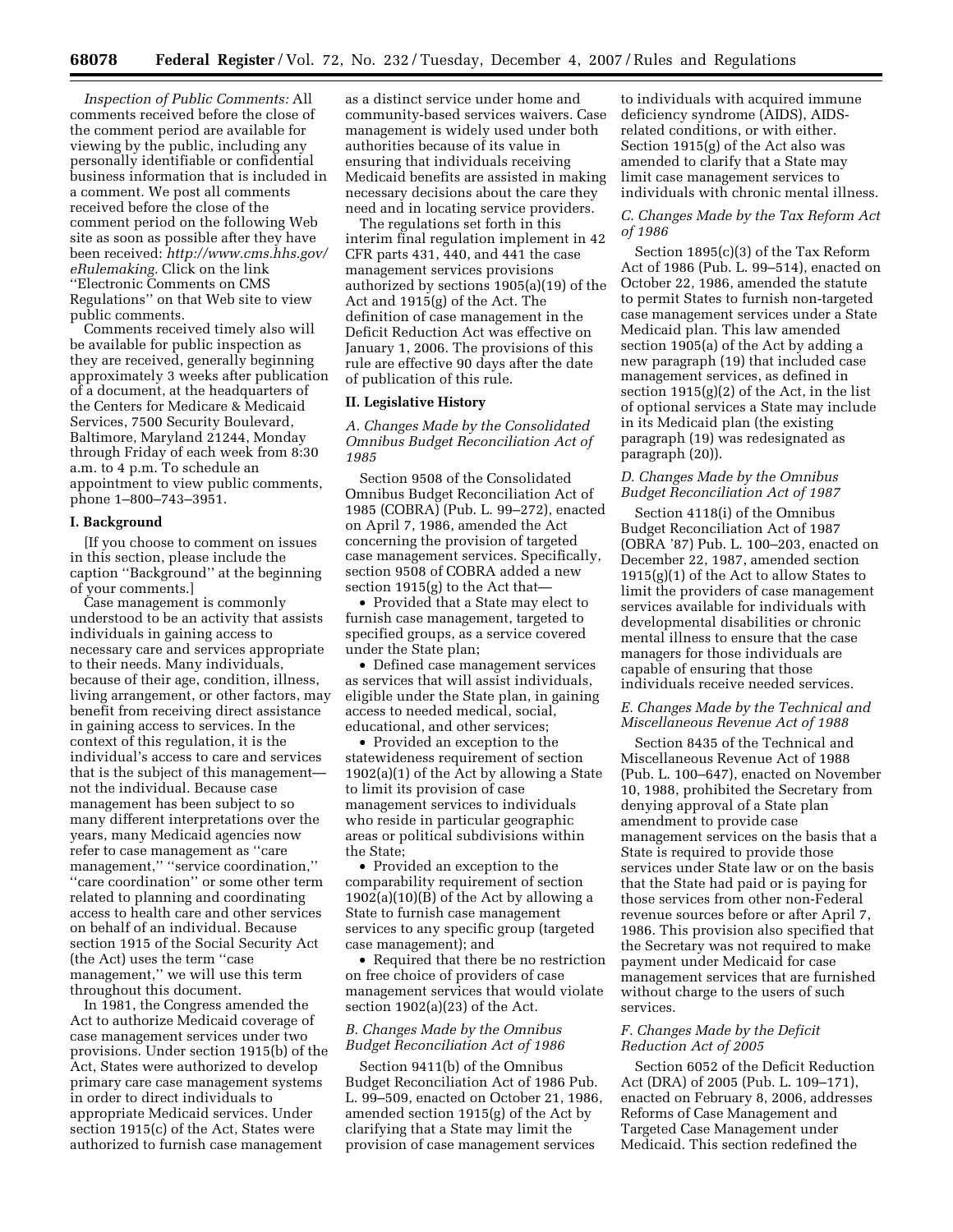term ''case management services'' to mean services that will ''assist individuals eligible under the State plan in gaining access to needed medical, social, educational, and other services'' and to include the following components:

• Assessment of an eligible individual to determine service needs, including activities that focus on needs identification, to determine the need for any medical, educational, social, or other services. These activities are defined to include the following:

- —Taking client history.
- —Identifying the needs of the individual, and completing related documentation.
- —Gathering information from other sources, such as family members, medical providers, social workers, and educators, if necessary, to form a complete assessment of the eligible individual.

• Development of a specific care plan based on the information collected through the assessment described above. The care plan specifies the goals of providing case management to the eligible individual and actions to address the medical, social, educational, and other services needed by the eligible individual, including activities such as ensuring the active participation of the eligible individual and working with the individual (or the individual's authorized health care decision maker) and others to develop such goals and identify a course of action to respond to the assessed needs of the eligible individual.

• Referral and related activities to help an individual obtain needed services, including activities that help link the eligible individual with medical, social, educational providers, or other programs and services that are capable of providing needed services, such as making referrals to providers for needed services and scheduling appointments for the individual.

• Monitoring and follow-up activities, including activities and contacts that are necessary to ensure that the care plan is effectively implemented and adequately addresses the needs of the eligible individual. Monitoring and follow-up activities may be with the individual, family members, providers, or other entities. These activities may be conducted as frequently as necessary to help determine such matters as:

- —Whether services are being furnished in accordance with the individual's care plan.
- —Whether the services in the care plan are adequate to meet the needs of the individual.

—Whether there are changes in the

needs or status of the individual. If there are changes in the needs or status of the individual, monitoring and follow-up activities include making necessary adjustments in the care plan and service arrangements with providers.

Section 6052 of the DRA also clarifies that the term ''case management'' does not include the ''direct delivery of an underlying medical, educational, social, or other service to which an eligible individual has been referred'' by adding clause section  $1915(g)(2)(A)(iii)$  of the Act. In addition, with respect to foster care, the statute gives examples of some types of activities that are not covered. With respect to the direct delivery of foster care services, the following activities are not considered to qualify as components of Medicaid case management services:

• Research gathering and completion of documentation required by the foster care program;

• Assessing adoption placements;

• Recruiting or interviewing potential foster care parents;

- Serving legal papers;
- Home investigations;
- Providing transportation;

• Administering foster care subsidies; or

• Making placement arrangements.

The DRA also added a new section  $1915(g)(2)(B)$  to the Act, defining the term ''targeted case management services'' as case management services that are furnished without regard to the requirements of section 1902(a)(1) of the Act, regarding statewide availability of services, and section 1902(a)(10)(B) of the Act, regarding comparability of services. Although the ability to provide these services without regard to section 1902(a)(1) of the Act and section 1902(a)(10)(B) of the Act is not new, this paragraph clarifies that the State can ''target'' case management services to specific classes of individuals, or to individuals who reside in specified areas of the State (or both).

Section 6052 of the DRA also added a new section 1915(g)(3) to the Act, to clarify that when a case manager contacts individuals who are not eligible for Medicaid, or who are Medicaid eligible but not included in the eligible target population in the State, that contact may qualify as Medicaid case management services. The contact is considered an allowable case management activity when the purpose of the contact is directly related to the management of the eligible individual's care. It is not considered an allowable case management activity if

those contacts relate directly to the identification and management of the non-eligible or non-targeted individual's needs and care.

Section 6052 of the DRA added a new section  $1915(g)(4)$  to the Act to discuss the circumstances under which Federal financial participation (FFP) is available for case management or targeted case management services. With a few exceptions described in the following paragraph, in accordance with section  $1902(a)(25)$  of the Act, FFP only is available for the cost of case management or targeted case management services if there are no other third parties liable to pay for those services, including as reimbursement under a medical, social, educational, or other program. When the costs of any part of case management or targeted case management services are reimbursable under another federally funded program, a State is directed to allocate the costs between the other program(s) and Medicaid in accordance with OMB Circular (No. A–87) (or any related or successor guidance or regulations regarding allocation of costs among Federally funded programs) under an approved cost allocation program.

It should be noted that per section 1903(c) of the Act, nothing in this rule would prohibit or restrict payment for medical assistance for covered Medicaid services furnished to a child with a disability because such services are included in the child's Individualized Education Program (IEP) or Individual Family Service Plan (IFSP). Likewise, payment for those services that are included in the IEP or IFSP would not be available when those services are not covered Medicaid services.

Section 6052 of the DRA also clarified, in a new section 1915(g)(5) of the Act, that nothing in section 1915(g) of the Act shall be construed as affecting the application of rules with respect to third party liability under programs or activities carried out under title XXVI of the Public Health Service Act (the HIV Health Care Services Program) or the Indian Health Service.

This rule implements in Federal regulations the statutory provisions permitting coverage of case management and targeted case management as optional services under a State Medicaid plan, in accordance with sections 1905(a)(19) and 1915(g) of the Act, as amended by the DRA, and all other relevant statutory provisions.

# **III. Provisions of the Interim Final Rule**

[If you choose to comment on issues in this section, please indicate the caption ''Provisions of the Interim Final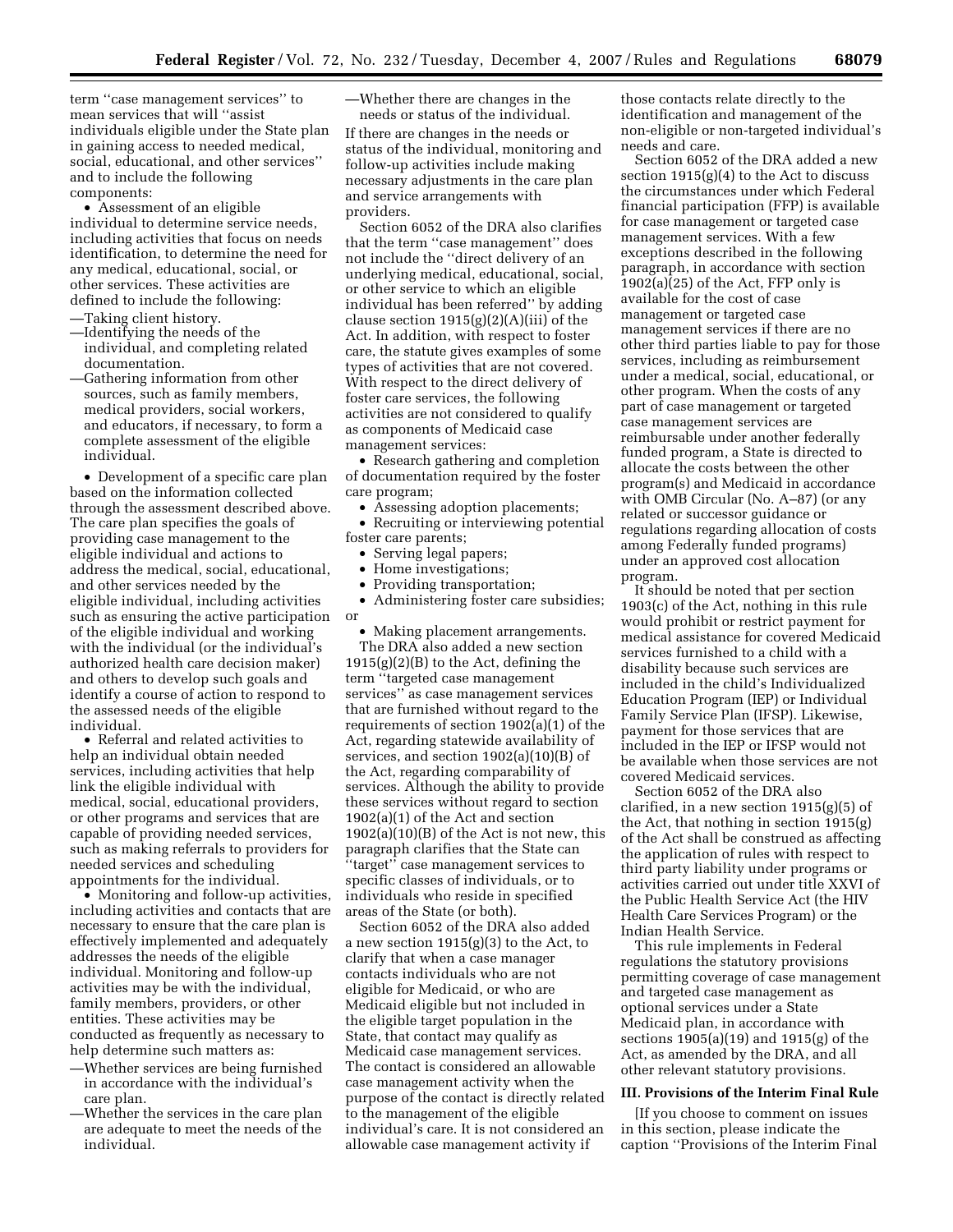Rule'' at the beginning of your comments.]

To incorporate the policies and implement the statutory provisions described above, we are making the following revisions to 42 CFR chapter IV, subchapter C, Medical Assistance Programs.

## *A. Freedom of Choice Exception To Permit Limitation of Case Management Providers for Certain Target Groups— § 431.51(c)*

While the freedom of choice requirement is beneficial to the Medicaid population as a whole, in OBRA '87, the Congress recognized that this requirement might not adequately protect the interests of persons with a developmental disability or chronic mental illness. In several States (or political subdivision), a particular agency may be designated under State law or regulation to serve as the exclusive source of case management services with respect to these populations. Therefore, section 4118(i) of OBRA '87 amended section 1915(g)(1) of the Act to provide States with some latitude to restrict the availability of case management providers to these targeted groups to assure that case management providers are capable of ensuring that Medicaid eligible individuals will receive needed services.

Consistent with section 1915(g) of the Act, as amended by section 4118(i) of OBRA '87, when a target group consists solely of individuals with developmental disabilities or chronic mental illness, including a subgroup of those individuals (for example, children with mental illness), States may limit provider participation to specific persons or entities by setting forth qualifying criteria that assure the ability of the case managers to connect individuals with needed services. We note, however, that a State's decision to restrict case managers for these populations does not impinge on targeted individuals' rights to choose freely among those individuals or entities that the State has found qualified and eligible to provide targeted case management services. Absent a waiver to the contrary, those individuals also maintain their right to choose qualified providers of all other Medicaid services they receive.

We are amending § 431.51 by revising paragraphs (c)(2) and (c)(3) and adding a new paragraph (c)(4) to afford States the option of limiting providers of case management services available to furnish services defined in § 440.169 for targeted groups that consist solely of individuals with developmental

disabilities or chronic mental illness. This implements the statutory provisions at section 1915(g)(1) of the Act.

# *B. Statewideness and Comparability Exception to Permitting Targeting— § 431.54*

While a State can provide case management services under its State plan to all Medicaid eligible individuals, it is not required to do so. Under section 1915(g)(1) of the Act, a State is not bound by the ''statewideness'' requirement of section 1902(a)(1) of the Act. (The ''statewideness'' requirement of section 1902(a)(1) of the Act provides, in part, that the provisions of a State plan be in effect in all political subdivisions of the State.) Thus, States may limit the provision of case management services to any defined location of the State (that is, city, county, community, etc.).

Section 1915(g)(1) of the Act also permits States to target case management services to individuals with particular diseases or conditions, without regard to the ''comparability'' provision in section 1902(a)(10)(B) of the Act. (The ''comparability'' provision generally requires States to make Medicaid services available in the same amount, duration, and scope to all individuals within the categorically needy group or covered medically needy group. The comparability provision also requires that the Medicaid services available to any individual in a categorically needy group are not less in amount, duration, and scope than those Medicaid services available to an individual in a medically needy group.) Thus, a State may limit case management services to any specific identifiable group, such as individuals with human immunodeficiency virus (HIV), acquired immune deficiency syndrome (AIDS), AIDS-related conditions, or chronic mental illness. A State's flexibility to target case management services to a specific group sets these services apart from most other services available under the Medicaid program.

In identifying the groups eligible to receive targeted case management services, States are not required to distinguish eligible individuals by traditional Medicaid concepts of eligibility groups (that is, mandatory categorically needy, optional categorically needy, medically needy), although this avenue continues to be available to States, should they choose it. Instead, States may target case management services by age, type or degree of disability, illness or condition, or any other identifiable characteristic

or combination of characteristics. There is no limit on the number of groups to whom case management services may be targeted.

We note that the exception to the comparability requirement applies only to the provision of targeted case management services under section 1915(g) of the Act. The comparability requirements of section 1902(a)(10)(B) of the Act continue to apply to all other Medicaid services for which an individual may be eligible, unless these services are subject to comparability exceptions in their own right. In other words, receipt of case management services does not in any way alter an individual's eligibility to receive other services under the State plan.

In § 431.54, we are revising paragraph (a) and adding a new paragraph (g) that includes targeted case management services as an exception to the comparability requirements in § 440.250 and to the statewide operation requirement in § 431.50(b). This implements the targeting provisions at section  $1915(g)(1)$  of the Act.

### *C. Definition of Case Management Services—§ 440.169*

Consistent with the provisions of section 1915(g)(2) of the Act, as added by the DRA, we will define case management services in § 440.169(a) generally as services that assist individuals eligible under the plan in gaining access to needed medical, social, educational, and other services. The intent of case management is to assist the individual in gaining access to needed services, consistent with the requirements of the law and these regulations. ''Other services'' to which an individual eligible under the plan may gain access may include services such as housing and transportation.

In § 440.169(b), we define targeted case management services as case management services furnished to particular defined target groups or in any defined locations without regard to requirements related to statewide provision of services or comparability.

The integrated medical direction and management of services furnished to inpatients in a medical institution already includes case management activities. Therefore, including separate coverage for institutionalized individuals will in general, result in duplicative coverage and payment. Individuals with complex and chronic medical needs and individuals transitioning to a community setting after a significant period of time in a hospital, nursing facility, or intermediate care facility for individuals with mental retardation, however,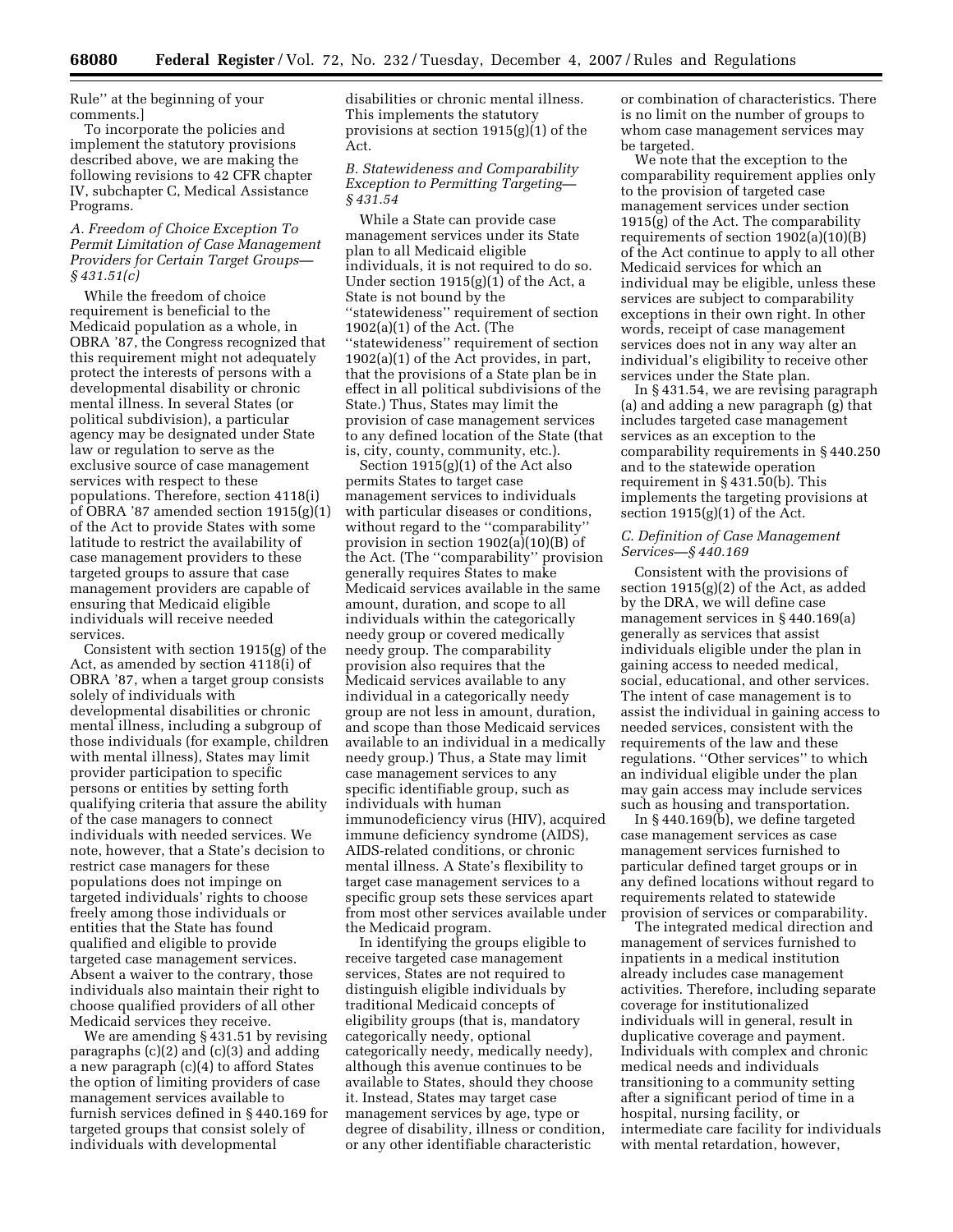require case management that is beyond the scope of work of institutional discharge planners. These case management services facilitate the process of transitioning individuals from institutional care to community services. For example, individuals may require assistance locating community services. Thus, services we define as case management services for transitioning individuals from medical institutions to the community will be included as a separately covered case management service.

In  $\S 440.169(c)$ , we define case management services for the transitioning of individuals from institutions to the community. Individuals (except individuals ages 22 to 64 who reside in an institution for mental diseases (IMD) or individuals who are inmates of public institutions) may be considered to be transitioning to the community during the last 60 consecutive days (or a shorter period specified by the State) of a covered, long-term, institutional stay that is 180 consecutive days or longer in duration. For a covered, short-term, institutional stay of less than 180 consecutive days, individuals may be considered to be transitioning to the community during the last 14 days before discharge. We use these time requirements to distinguish case management services that are not within the scope of discharge planning activities from case management required for transitioning individuals with complex, chronic, medical needs to the community. As specified in § 441.18(a)(8)(vii)(D) and (E), FFP would not be payable until the date that an individual leaves the institution, is enrolled with the community case management provider, and receiving medically necessary services in a community setting.

In sum, we are defining the case management benefit to include only services to individuals who are residing in a community setting or transitioning to a community setting following an institutional stay.

Our proposed exclusion of FFP for case management services or targeted case management services provided to individuals under age 65 who reside in an IMD or to individuals involuntarily living in the secure custody of law enforcement, judicial, or penal systems is consistent with the statutory requirements in paragraphs (A) and (B) following paragraph section 1905(a)(28) of the Act. The statute indicates that ''except as otherwise provided in paragraph (16), such term [medical assistance] does not include (A) any such payments with respect to care or services for any individual who is an

inmate of a public institution. An individual is considered to be living in secure custody if serving time for a criminal offense in, or confined involuntarily to, State or Federal prisons, local jails, detention facilities, or other penal facilities. A facility is a public institution when it is under the responsibility of a governmental unit or over which a governmental unit exercises administrative control. Case management services could be reimbursed on behalf of Medicaideligible individuals paroled, on probation, on home release, in foster care, in a group home, or other community placement, that are not part of the public institution system, when the services are identified due to a medical condition targeted under the State's Plan, and are not used in the administration of other non-medical programs.

At paragraph (B), following paragraph section 1905(a)(28) of the Act, the statute indicates that medical assistance does not include ''any such payments with respect to care or services for any individual who has not attained 65 years of age and who is a patient in an institution for mental diseases.'' Paragraph (16) includes in the definition of "medical assistance" "\* \* inpatient psychiatric hospital services for individuals under age 21  $*$   $*$   $*$ " Section 1905(h) of the Act defines ''inpatient psychiatric hospital services'' to include inpatient services in inpatient settings other than psychiatric hospitals, as specified by the Secretary in regulations. The Secretary has specified in regulations at § 440.160 that such settings include ''a psychiatric facility which is accredited by the Joint Commission on Accreditation of Healthcare Organizations, the Council on Accreditation of Services for Families and Children, the Commission on Accreditation of Rehabilitation Facilities, or by any other accrediting organization with comparable standards, that is recognized by the State.'' Thus, the term ''inpatient hospital services for individuals under age 21'' includes services furnished in accredited psychiatric residential treatment facilities, currently known as ''PRTFs,'' providing inpatient psychiatric services for individuals under age 21 that are not hospitals.

However, the statutory wording of the exception to the IMD exclusion makes it clear that medical assistance includes payment only for *inpatient hospital services* furnished to residents under age 21 in an inpatient psychiatric hospital or, by regulation, to residents under age 21 in an accredited PRTF. FFP does not extend to other services

furnished to individuals under age 21 residing in these settings. However, we are clarifying in this rule that FFP is available for community case management services to transition an individual receiving inpatient psychological services for individuals under age 21 (authorized under section 1905(a)(16) of the Act), after discharge from a medical institution to the community. FFP would not be payable until the date that an individual leaves the institution, is enrolled with the community case management provider, and receiving medically necessary services in a community setting.

At § 440.169(d), we specify that case management includes the following elements specified in section  $1915(g)(2)(A)(ii)$  of the Act:

1. Assessment and periodic reassessment of an eligible individual to determine service needs, including activities that focus on needs identification, to determine the need for any medical, educational, social, or other services. Such assessment activities include:

• Taking client history.

• Identifying the needs of the individual and completing related documentation.

• Gathering information from other sources such as family members, medical providers, social workers, and educators, if necessary, to form a complete assessment of the eligible individual.

Because the statute defines case management services as those services that will assist individuals eligible under the plan in gaining access to needed medical, social, educational, and other services, we believe that an assessment of an individual's needs should be comprehensive and address all needs of the individual. Thus, we are requiring in  $§$  440.169 $(d)(1)$  that the assessment be comprehensive in order to address all areas of need, the individual's strengths and preferences, and consider the individual's physical and social environment. Performance of a comprehensive assessment can minimize the need for an individual to be covered under multiple case management plans and have multiple case managers, and can reduce the likelihood of service duplication and inefficiencies.

Assessment includes periodic reassessment to determine whether an individual's needs and/or preferences have changed. At this time, we will not put forth Federal standards for the frequency of reassessment, but recommend that face-to-face reassessments be conducted at least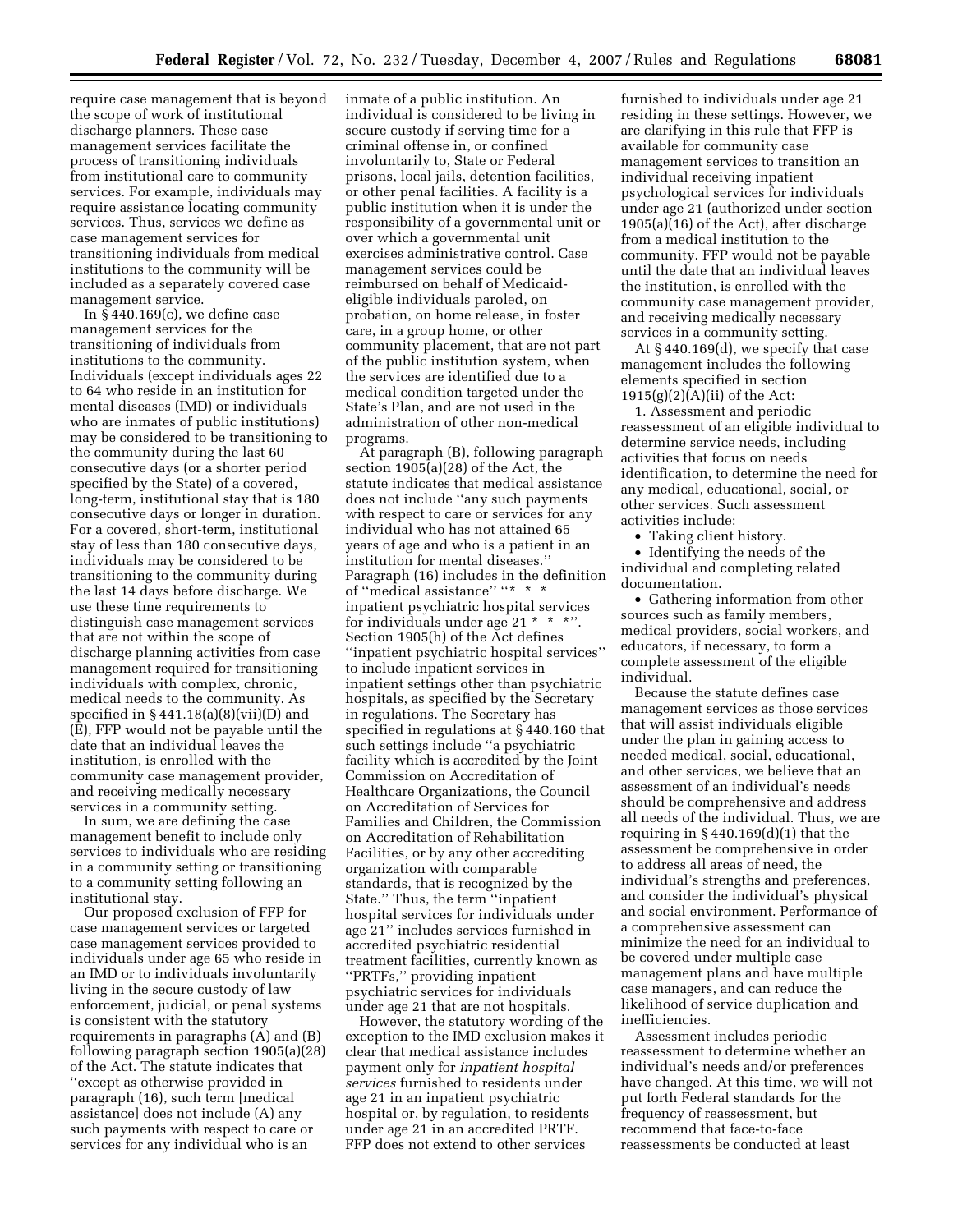annually or more frequently if changes occur in an individual's condition.

2. Development and periodic revision of a specific care plan based on the information collected through an assessment or reassessment, that specifies the goals and actions to address the medical, social, educational, and other services needed by the eligible individual, including activities such as ensuring the active participation of the eligible individual and working with the individual (or the individual's authorized health care decision maker) and others to develop those goals and identify a course of action to respond to the assessed needs of the eligible individual.

Because the assessment of an individual's needs must be comprehensive, the care plan also must be comprehensive to address these needs. However, while the assessment and care plan must be comprehensive and address all of the individual's needs, an individual may decline to receive services in the care plan to address these needs. Section 1902(a)(23) of the Act requires that recipients have free choice of qualified providers. This means that the individual cannot be required to receive services from a particular provider—or from any provider—if the individual chooses. If an individual declines services listed in the care plan, this must be documented in the individual's case records.

• Referral and related activities (such as scheduling appointments for the individual) to help an individual obtain needed services, including activities that help link eligible individuals with medical, social, educational providers, or other programs and services that are capable of providing needed services to address identified needs and achieve goals specified in the care plan.

• Referral and related activities do not include providing transportation to the service to which the individual is referred, escorting the individual to the service, or providing child care so that an individual may access the service. The case management referral activity is completed once the referral and linkage has been made. It does not include the direct services, program, or activity to which the individual is linked.

• Monitoring and follow-up activities, including activities and contacts that are necessary to ensure that the care plan is effectively implemented and adequately addresses the needs of the eligible individual. Monitoring and follow-up activities may be with the individual, family members, providers, or other entities or individuals. These activities may be conducted as frequently as necessary to help determine whether:

—The services are being furnished in accordance with the individual's care plan.

- —The services in the care plan are adequate to meet the needs of the individual.
- —There are changes in the needs or status of the individual. If there are changes in the needs or status of the individual, monitoring and follow-up activities include making necessary adjustments in the care plan and service arrangements with providers.

Monitoring may involve either faceto-face or telephone contact. We are requiring that monitoring occur at a frequency established by the State, but no less frequently than annually.

In the course of providing case management services, case managers can use a person-centered approach. A person-centered approach is a process used to develop, implement, and manage a care plan that attempts to fulfill the objectives and personal preferences of the individual or the legal representative of that individual. The process focuses on the person rather than the system; directly involves the person (or the legal representative of that individual) in the plan development, all aspects of implementation and management; and is tailored to meet individualized needs. Varying levels of person-centered planning, including choice not to participate, may be selected by the individual (or by the individual's legal representative). The individual or legal representative can participate throughout all components of case management and direct who may participate in the care plan development process along with the case manager and the individual or the individual's legal representative.

Case management services must be provided by a single Medicaid case management provider. This provision is consistent with the requirement that the case management includes a comprehensive assessment and care plan. Thus, when an individual could be served under more than one targeted case management plan amendment because he falls within the scope of more than one target group (for example when the individual has both mental retardation and a mental illness and the State has target groups for both conditions), a decision must be made concerning the appropriate target group so that the individual will have one case management provider. That provider will be responsible for ensuring that the comprehensive assessment and care plan address the individual's needs stemming from mental retardation and

from the mental illness. In doing so, the case management provider must coordinate with service providers in both systems of care to ensure that the individual's needs are met. We intend to provide for a delayed compliance date so that States will have a transition period of the lesser of 2 years or 1 year after the close of the first regular session of the State Legislature that begins after this regulation becomes final before we will take enforcement action on the requirement for one case manager to provide comprehensive services to individuals. We will be available to States as needed for technical assistance during this transition period.

We note that section 1915(g)(2) of the Act specifically defines case management services in terms of services furnished to individuals who are eligible under the State plan. This provision reinforces basic program requirements found in section 1905(a) of the Act that require medical assistance to be furnished only to eligible individuals. An ''eligible individual'' is a person who is eligible for Medicaid and eligible for case management services (including targeted case management services) as defined in the Medicaid State plan, at the time the services are furnished. Case management as medical assistance under the State plan cannot be used to assist an individual, who has not yet been determined eligible for Medicaid, to apply for or obtain this eligibility. (Those activities may be an administrative expense of the State's operation of its Medicaid program, rather than a medical assistance service.)

While the provision of case management services to non-Medicaid eligible individuals cannot be covered, we are including a regulatory provision at § 440.169(e) to make clear that the effective case management of eligible individuals may require some contact with non-eligible individuals. For instance, in completing the assessment for a Medicaid eligible child for whom targeted case management is available, it may be appropriate for a case manager to interview the child's parents and/or other family members who are not eligible for Medicaid, or who are not, themselves, part of a target population specified in the State plan. Contacts with family members that are for the purpose of helping the Medicaideligible individual access services can be covered by Medicaid. It also may be appropriate to have non-eligible family members involved in all components of case management because they may be able to help identify needs and supports to assist the eligible individual in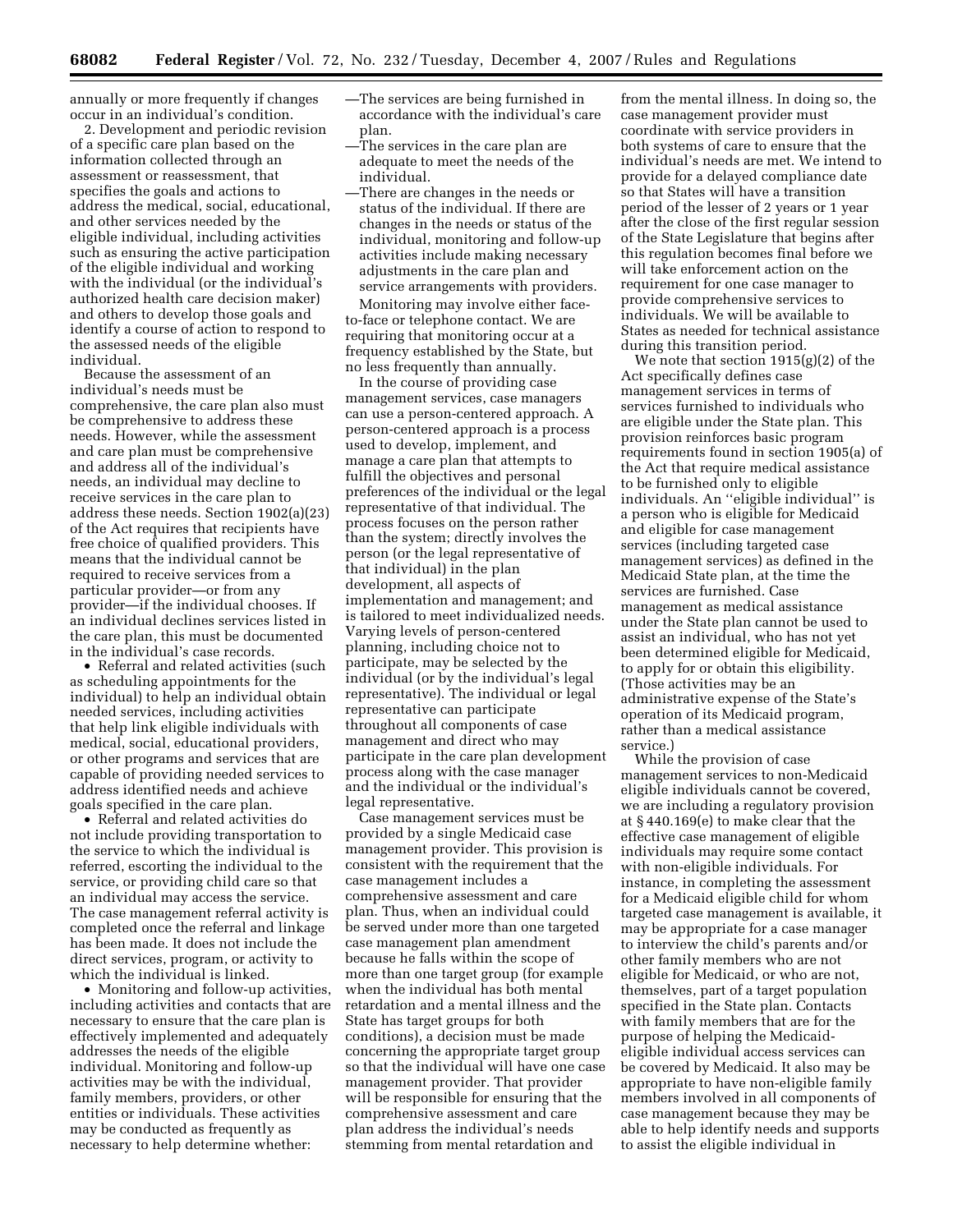obtaining services, provide case managers with useful feedback, and alert case managers to changes in the individual's needs.

A case manager's contacts with individuals who are not eligible for Medicaid, or who are not included in the group who receives targeted case management services, can be considered allowable activities, eligible for FFP, when the purpose of the contact is directly related to the management of the eligible individual's care. However, these activities will not be considered allowable if they relate directly to the identification and management of the non-eligible, or non-targeted individual's needs and care. Contacts that relate to the case management of non-eligible individuals, that is, assessment of their needs, referring them to service providers, and monitoring their progress, cannot be covered by Medicaid due to the fact they are not Medicaid eligible or not covered under the case management target population. If these other family members or other individuals also are Medicaid eligible and covered under a target group included in the State plan, Medicaid could pay for case management services furnished to them. In addition, these individuals could receive other medically necessary services for which they may qualify.

# *D. Comparability Exception To Permit Targeting—§ 440.250*

We will revise § 440.250 by adding a new paragraph (r) to provide for an exception to the comparability requirements under § 440.240 for targeted case management services.

### *E. Technical Change to Statement of Statutory Basis—§ 441.10*

In part 441, subpart A, we will revise § 441.10 to add a new paragraph (m), which provides a statutory basis for the provision of case management and targeted case management services.

### **F. Limitations on Case Management Services—§ 441.18**

At  $§$  441.18(a)(1), we are specifying that, with the exception discussed above at § 431.51, individuals must have the free choice of any qualified provider. Section 9508 of COBRA amended section 1915(g) of the Act to require that there be no restriction on a recipient's free choice of providers, in violation of section 1902(a)(23) of the Act. Based on COBRA's legislative history, we believe the Congress intended that individuals receiving case management services under section 1915(g) of the Act not be locked into designated providers, whether for case management services,

or for other services. (See H. Rept. No. 453, 99th Cong., 1st Sess. 546 (1985).) Therefore, except as described in § 441.18(b), individuals eligible to receive case management (or targeted case management) services must be free to choose their case management provider from among those that have qualified to participate in Medicaid and are willing to provide the services.

States must establish qualifications for providers of case management services in the State plan. These qualifications relate to minimum age requirements, education, work experience, training, and other requirements, such as licensure or certification, which the State may establish. The Act does not set any minimum educational or professional qualifications for the provision of case management services. Therefore, States have flexibility to establish qualifications that are reasonably related to the demands of the Medicaid case management services to be furnished and the population being served. For example, it is reasonable to expect that the qualifications for case managers serving children who are ventilatordependent to be different than those qualifications for case managers serving persons with intellectual disabilities. While the case manager must possess the knowledge and skills to conduct a comprehensive assessment and to assist the individual or the individual's legal representative with the development of a comprehensive care plan, this does not mean that the case manager must have experience with the program requirements of every medical, social, educational, or other program to which an individual may be referred; it means that the case manager must be familiar with the general needs of the population being served and must be able to connect and coordinate with medical, social, educational, and other programs that serve the population. If the case manager also provides other services under the plan, the State must ensure that a conflict of interest does not exist that will result in the case manager making self-referrals.

We are also including at § 441.18(a)(2) and § 441.18(a)(3) provisions to ensure that the provision of case management is neither coerced nor a method to restrict access to care or free choice of qualified providers. The receipt of case management services must be at the option of individuals included in a specific target group. This requirement is also consistent with section 1902(a)(19) of the Act. A recipient cannot be compelled to receive case management services for which he or she might be eligible. Requiring an

individual to receive case management services against his or her will would not be in the best interest of the individual and, thus, will violate sections 1902(a)(19) and 1902(a)(23) of the Act. A State also cannot condition receipt of case management services on the receipt of other services since this also serves as a restriction on the individual's access to case management services.

Section 1915(g)(1) of the Act prohibits the use of case management services in any fashion that will restrict an individual's access to other care and services furnished under the State plan, which will violate section 1902(a)(23) of the Act. The purpose of case management services authorized by section 1915(g) of the Act is to help an individual gain access to services, not hinder this access. Permitting case managers to function as gatekeepers under this optional State plan service will allow case managers to restrict access to services—that is, to the extent to which authorization may be denied, access also may be denied. Because this concept is contrary to the statutory definition of case management services, providers of case management services (including targeted case management services) furnished under this section are prohibited from serving as gatekeepers under Medicaid. (States may use a section 1915(b) waiver or primary care case management (PCCM) services under section 1905(a)(25) for this purpose.) Similarly, a State cannot require that an individual receive case management services as a prerequisite for receiving other Medicaid services.

In § 441.18(a)(4), we require that the State's plan provide that case management services will not duplicate payments made to public agencies or private entities under the State plan and other program authorities. In authorizing States to offer case management services, the Congress recognized that there was some potential for duplicate payments. This recognition led to an explicit statement in the legislative history of COBRA that prohibited the duplication of payments. (See H. Rept. No. 453, 99th Cong., 1st Sess. 546 (1985).) The Congress clarified its prohibition on the duplication of funding in section 8435 of the Technical and Miscellaneous Revenue Act of 1988. This provision prohibits the Secretary from denying approval of a case management State plan amendment on the basis that the State is required to provide those services under State law, or on the basis that the State had paid for those services from other non-Federal funds. In other words, the duplication of payment prohibition does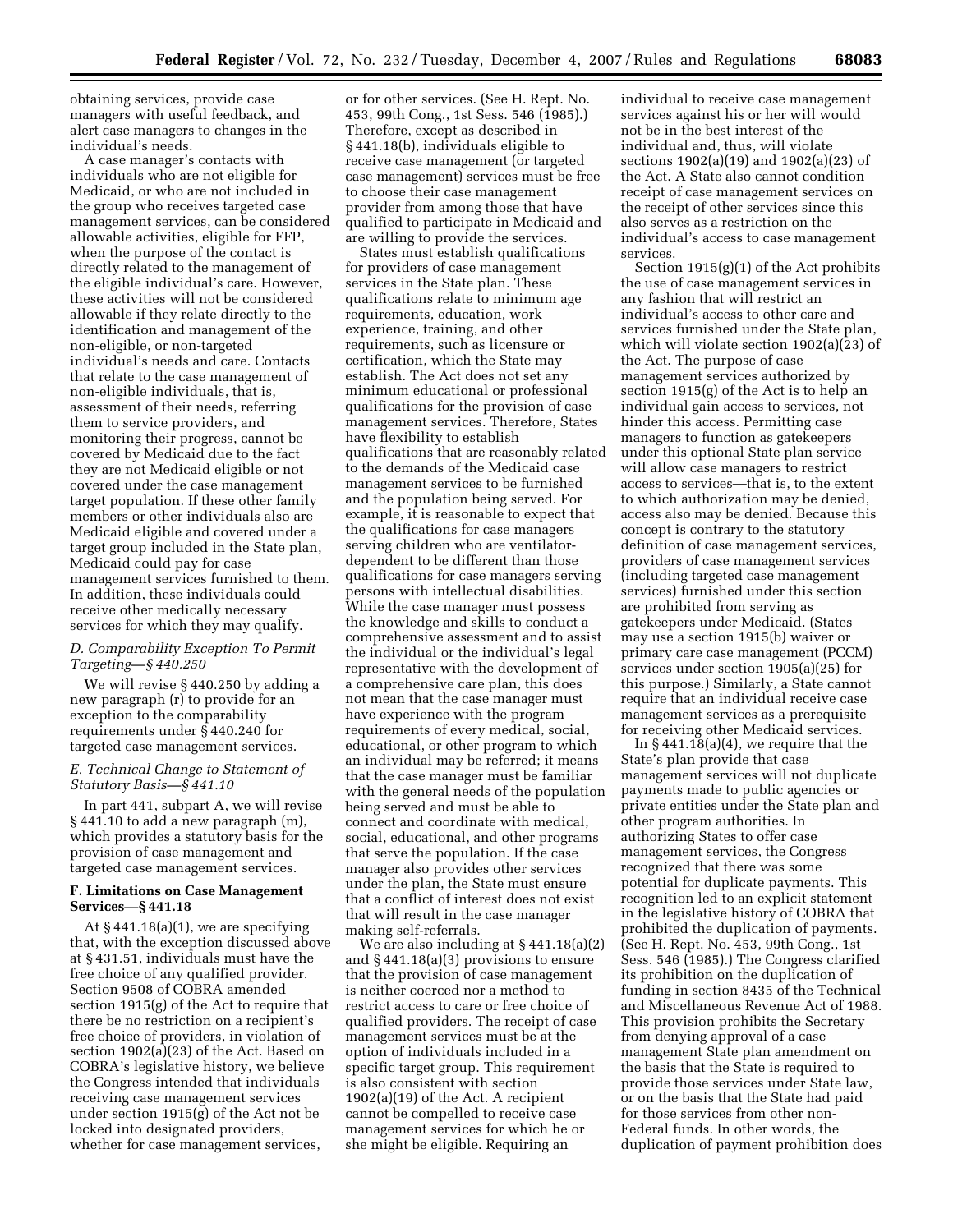not preclude States from using Medicaid to pay for case management services that previously had been funded solely with State and/or local dollars. The amendment also specifies, however, that the Secretary is not required to make payment under Medicaid for case management services that are furnished without charge to users of the services.

When an individual could be served under more than one targeted case management plan amendment because he falls within the scope of more than one target group, a decision must be made concerning the appropriate target group so that the individual will have one case manager responsible for his services and duplicate payment for the same purpose will not be made.

While FFP would not be available for case management services that duplicates payments made under other program authorities, section 1903(c) of the Act provides an exception for medical assistance for covered Medicaid services, including case management services, furnished to a child with a disability because such services are included in an individualized education program or individualized family service plan.

In section  $441.18(a)(5)$ , we would require case management services to be provided on a one-to-one basis to eligible individuals by one case manager. We are including this requirement to implement the provisions of section 1915(g)(2)(A)(ii) that sets forth a unified care planning process for case management to respond to the needs of eligible individuals based on a comprehensive assessment. The statute describes a step-by-step process, each component built upon the previous one, to ensure that the care plan is effectively implemented and adequately addresses all of the assessed needs of the eligible individual. Having one case manager is necessary to ensure accountability and coordination in assisting individuals in gaining access to services to address all components of assessed need. Fragmenting the service would reduce the quality of case management; the point of case management is to address the complexities of coordinated service delivery for individuals with medical needs. The case manager should be the focus for coordinating and overseeing the effectiveness of all providers and programs in responding to the assessed need.

We are including § 441.18(a)(6) to prohibit providers of case management services from exercising the State Medicaid agency's authority to authorize or deny the provision of other services under the plan. Although a

State Medicaid agency may place great weight on the informed recommendation of a case manager, it must not rely solely on case management recommendations in making decisions about the medical necessity of other Medicaid services that the individual may receive. The decision to authorize the provision of a service must remain with the State Medicaid agency as required by § 431.10(e). Costs related to these activities, such as prior authorization or determination of medical necessity, which are necessary for the proper and efficient administration of the Medicaid State plan, must be claimed as a direct administrative expense by the Medicaid agency and may not be included in the development of a case management rate.

If a State plan provides for case management services (including targeted case management services), the State must require providers to maintain case records that document the information required by § 441.18(a)(7). These case records must document, for each individual receiving case management, the name of the individual; the dates of case management services; the name of the provider agency (if relevant) and person chosen by the individual to provide the case management services; the nature, content, units of case management services received and whether the goals specified in the care plan have been achieved; whether the individual has declined services in the care plan; timelines for providing services and reassessment; and the need for, and occurrences of, coordination with case managers of other programs.

States that opt to furnish case management services must do so by amending their State plans in accordance with § 441.18(a)(8) and § 441.18(a)(9). FFP is not available for case management as a medical assistance service under sections 1905(a)(19) and 1915(g) of the Act in the absence of an approved amendment to the State's Medicaid plan. A State's amendment to its State plan must contain all information necessary for CMS to determine whether the plan can be approved to serve as a basis for FFP. Each amendment must—

• Specify whether case management will be targeted, and if so, define the targeted group (and/or subgroup);

• Identify the geographic area to be served;

• Describe the services to be furnished including types of monitoring;

• Specify the frequency of assessments and monitoring and

provide a justification for the frequencies (given that targeted groups may vary in their need for case management services);

• Specify the qualifications of the service providers;

• Specify the methodology under which case management providers will be paid and rates are calculated;

• Specifies if case management services are being provided to Medicaideligible individuals who are in institutions to facilitate transitioning to the community. In this case, the amendment must specify if case management services are being provided to individuals with long-term stays of 180 consecutive days or longer or to individuals with short-term stays of less than 180 consecutive days. Furthermore, when States choose to provide case management services to individuals in institutions to facilitate transitioning to the community, the State plan must specify the time period or other conditions under which case management may be provided in this manner. The time period that case management is provided in an institution must not exceed an individual's length of stay. In addition, the State plan must specify the case management activities and include an assurance that these activities are coordinated with and do not duplicate institutional discharge planning; include an assurance that the amount, duration, and scope of the case management activities would be documented in an individual's plan of care which includes case management activities prior to and post-discharge, to facilitate a successful transition to community living; specify that case management is only provided by and reimbursed to community case management providers; specify that FFP is only available to community providers and will not be claimed on behalf of an individual until the individual is discharged from the institution and enrolled in community services; and describe the system and process the State will use to monitor providers' compliance with these provisions.

• In addition, if the State plan provides for targeted case management, the State must submit a State plan amendment for each target group that will receive case management services. A separate amendment also must be submitted for each subgroup within a group if any of these elements differ for that subgroup.

While a State has some flexibility to establish the methodology and rates it will use to reimburse providers of case management or targeted case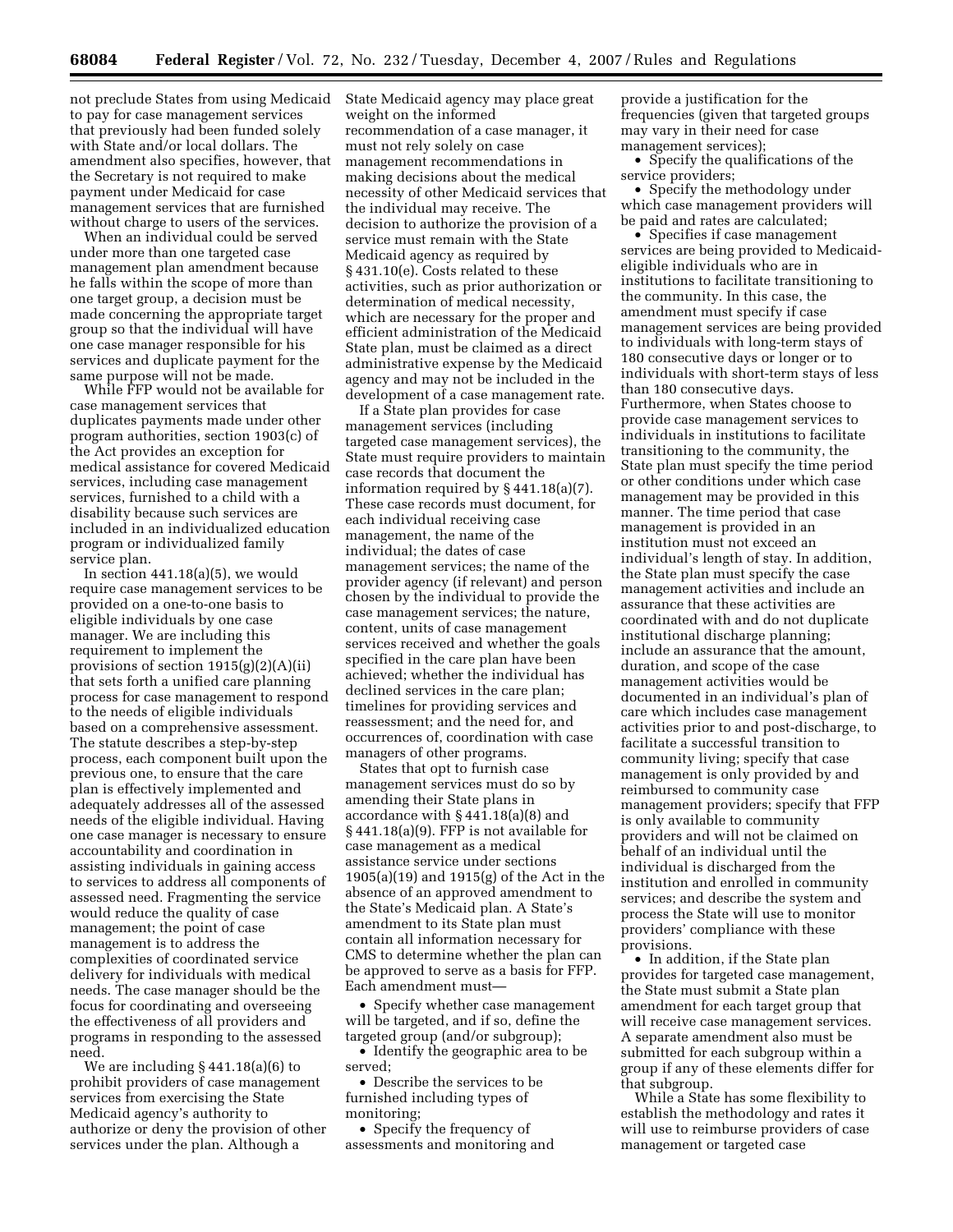management services, a State cannot employ a methodology or rate that results in payment for a bundle of services. Per diem rates, weekly rates, and monthly rates represent a bundled payment methodology that is not consistent with section 1902(a)(30)(A) of the Act, which requires that States have methods and procedures to assure that payments are consistent with efficiency, economy, and quality of care. A bundled payment methodology exists when a State pays a single rate for more than one service furnished to an eligible individual during a fixed period of time. The payment is the same regardless of the number of services furnished or the specific costs, or otherwise available rates. Since these bundled (daily, weekly, or monthly) rates are not reflective of the actual types or numbers of services provided or the actual costs of providing the services, they are not accurate or reasonable payments and may result in higher payments than would be made on a fee-for-service basis for each individual service. A bundled rate is inconsistent with economy, since the rate is not designed to accurately reflect true costs or reasonable fee-forservice rates, and with efficiency, since it requires substantially more Federal oversight resources to establish the accuracy and reasonableness of State expenditures. We therefore expect that case management and targeted case management services reimbursed on a fee-for-service basis, as opposed to a capitated basis, will be reimbursed based on units of time. Because of the nature of case management, which can include contacts of brief duration, we believe that the most efficient and economical unit of service is a unit of 15 minutes or less. Accordingly, we are requiring in  $§$  441.18(a)(8)(vi) that the unit of service for case management and targeted case management services be 15 minutes or less.

In § 441.18(b) we require that, if a State limits qualified providers of case management services for target groups with developmental disability or chronic mental illness, in accordance with  $§$  431.51(a)(4), the plan must identify the limitations being imposed on the providers and specify how these limitations enable providers to ensure that individuals within the target groups receive needed services.

At  $\S 441.18(c)(1)$ , we specify that the case management benefit does not include, and FFP is not available for, activities that are an integral component of another covered Medicaid service. To include those activities as a separate benefit will result in duplicate coverage and payment. This activity would not be consistent with proper and efficient

operation of the program. For example, when an individual receives services from a physician and the physician refers the individual to a home health agency for services, that referral is integral to the physician's service and FFP will not be available for that activity as a case management service.

Individuals participating in a managed care plan receive case management services as an integral part of the managed care services. This case management is for the purpose of managing the medical services provided by or through the plan and does not extend to helping an individual gain access to social, educational, and other services the individual may need. Thus, an individual receiving services through a managed care plan may also receive case management or targeted case management services when the individual is eligible for those services. For example, an individual with AIDS served by a managed care plan may also be served under a case management plan targeted to persons with AIDS/HIV. However, FFP is not available for case management of medical services that are also managed by the individual's managed care plan. In this situation, it is expected that the Medicaid case manager would coordinate with the managed care plan as appropriate. At § 441.18(c)(2) through § 441.18(c)(5), we set forth limitations authorized by the DRA on the case management benefit. The regulation text at § 441.18(c) includes the statutory principle set forth at section 1915(g)(2)(A)(iii) of the Act providing that the case management benefit does not include services that involve the direct delivery of underlying medical, educational, social, or other services to which an eligible individual has been referred.

The statutory definition of case management established by the DRA draws a distinction between services that assist an individual in accessing needed services and the actual services to which access is gained. Case management services include only those activities that help an individual gain access to needed medical, social, educational, and other services. Case managers can assist individuals in gaining access to needed services, regardless of the funding source of the service to which the individual is referred. By including more than medical care, States can implement a holistic approach to the delivery of services by using case management to identify all of an individual's care needs and coordinate access to services that address these needs.

Case management does not include the actual direct services the individual

obtains. For this reason, if a case manager provides a direct service, such as counseling, during the course of a case management visit, the direct service cannot be reimbursed as part of the case management service. This service may be covered under another Medicaid service category, such as rehabilitation services, if the service is covered under the State's Medicaid program, the case management provider also is a qualified provider of that service, and the individual chooses to receive the service from the case manager. The performance of diagnostic tests also is a direct service. While diagnostic tests may provide information that inform the assessment and care development process, they do not constitute an assessment activity under section  $1915(g)(2)$  of the Act that is covered under the case management benefit. These services, however, may be covered under another medical assistance category if provided in the State plan. Similarly, referral and related activities do not include the provision of transportation or escort services, nor do they include the provision of day care services so that an eligible individual with children can access needed services. These are direct services rather than coverable case management activities.

The nature of the case management benefit to ''assist eligible individuals to gain access to needed services'' and the similarity of its 1985 definition to the purpose of other programs also has led many to confuse the Medicaid benefit with the actual administration of non-Medicaid programs. This is particularly true when a large number or percentage of the participants in these non-Medicaid programs also are eligible for Medicaid (and thus, potentially included in a target group eligible to receive targeted case management services). Concerns in this area have been raised through audits, the review of State plan amendments and by the Government Accountability Office (Report GAO–05–748, entitled ''States Use of Contingency Fee Consultants to Maximize Federal Reimbursements Highlights Need for Improved Federal Oversight,'' June 2005). The following are examples of targeted case management State plans that were inconsistent with Federal policy, resulting in excessive Federal Medicaid outlays. These examples illustrate the need for the specific definitions and guidance contained in this rule.

• In one State, in fiscal year 2003, the State received an estimated \$17 million in Federal reimbursement for targeted case management claims from juvenile justice and child welfare agencies of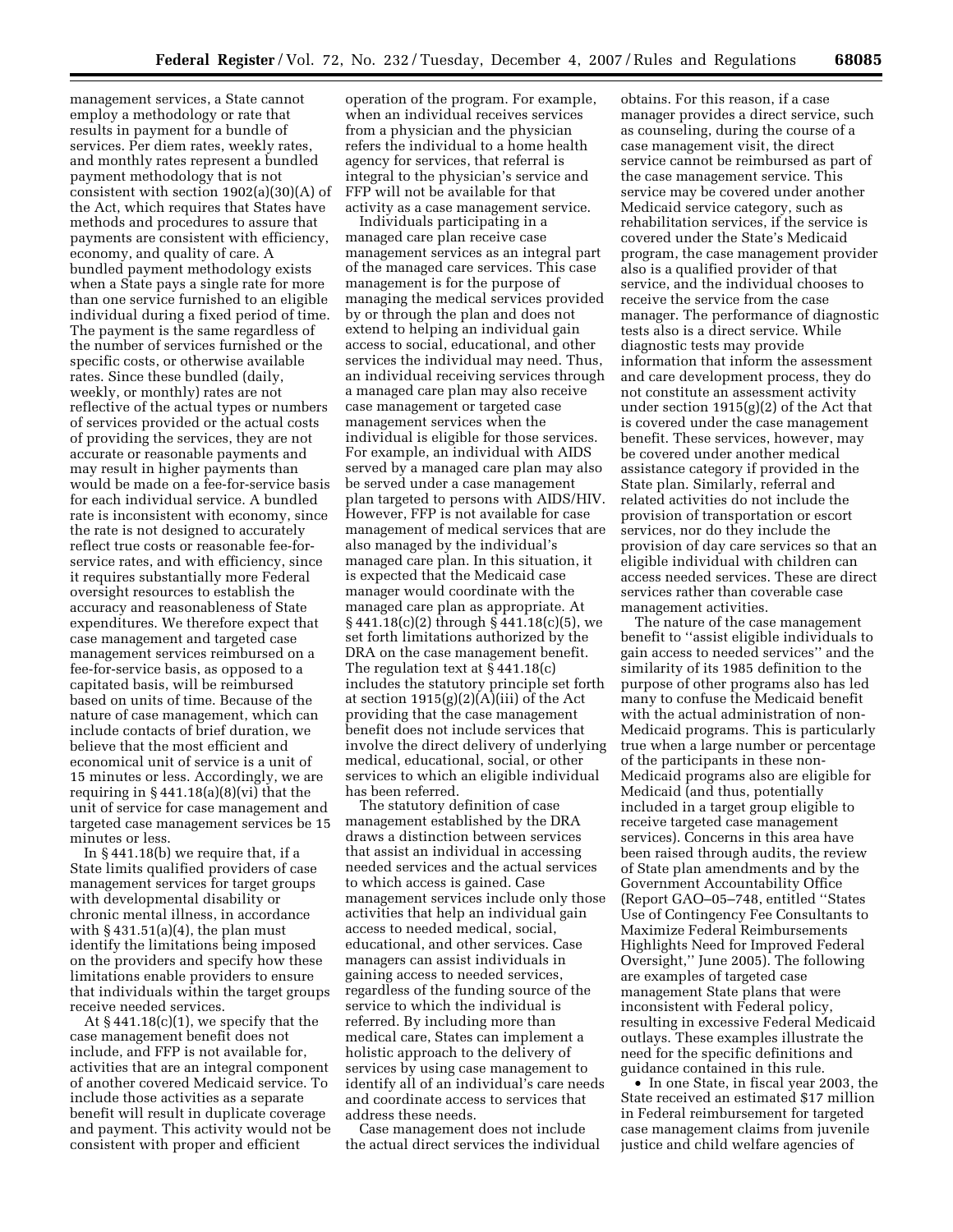which about \$12 million was for services that were integral to non-Medicaid programs.

• A State agency claimed \$86.6 million Federal share in fiscal years 2002 and 2003 for unallowable targeted case management services furnished by a social services agency. Contrary to Federal requirements, the rates charged to Medicaid included social workers' salary costs for child protection and welfare services.

• In a CMS audit of a State's counties that provided targeted case management services, 72 percent of encounters in one county were incorrectly claimed during a 1-year period. These encounters either did not meet the definition of targeted case management at section 1915(g)(2) of the Act or were claimed for clients that were ineligible for Medicaid.

These past abuses and other occurrences of cost shifting from State foster care programs led to the reforms in case management and targeted case management made by section 6052 of the DRA. In the DRA, the Congress specifically precluded the use of the Medicaid case management benefit for the direct delivery of an underlying medical, social, educational, or other service funded by other programs. In addition, the Congress provided examples with respect to foster care of services that are excluded from case management services. The inclusion of examples for foster care does not limit the general prohibition on including the direct services of other programs from case management services under Medicaid as well. For example, the exclusion extends to—

• Child Welfare/Child Protective Services. States provide child protective services to children at risk of abuse or neglect. These services include investigation of allegations of abuse or neglect, identification of risk factors, provision of services to children and families in their own homes, monitoring of at-risk children, placement of children into foster care or adoptive homes, and evaluation of interventions. Child protective services includes development and oversight of a service plan for the child and family with the goal of moving the child toward permanency either through family reunification, adoption, or other permanent living arrangement. Because these services have their own goals'protecting vulnerable children and moving them toward a safe and stable living situation—we believe child protective services are the direct services of State child welfare programs and are not Medicaid case management. These activities of child welfare/child

protective services are separate and apart from the Medicaid program. Thus, Medicaid case management services must not be used to fund the services of State child welfare/child protective services workers. Further, Medicaid may not pay for case management services furnished by contractors to the State child welfare/child protective services agency, even if they would otherwise be qualified Medicaid providers, because they are furnishing direct services of the programs of that agency. However, children receiving child welfare/child protective services may still qualify to receive Medicaid targeted case management services, when these services are provided according to the Medicaid State plan program by a qualified Medicaid provider who is not furnishing direct services of other programs. For example, a Medicaid eligible child with a mental disorder receiving child protective services may also qualify to receive case management services targeted to children with mental disorders.

• Parole and Probation. States often use parole and probation as methods by which offenders can be eased back into the mainstream society. The supervision, counseling, and oversight required by these programs assist individuals in learning—or relearning—how to live within the legal bounds that society places on the behavior of its members. Both parole and probation are, however, functions of the administration of the justice system, and exist independent of the Medicaid program. These functions have their own goals (for example, conformance to law, adherence to conditions imposed by a court) which may coincide with goals of the Medicaid program, but exist separate and independent from it. Because probation and parole functions are necessary and integral components of the administration of another system, we believe that parole and probation functions are the direct services of corrections programs and are not Medicaid case management. Thus, we are prohibiting the use of parole or probation officers (or other employees or contractors of the justice system or court) as case management providers under Medicaid. Individuals who are on parole or probation may still qualify to receive Medicaid case management or targeted case management services for which they otherwise qualify (for example, a Medicaid-eligible individual with a traumatic brain injury could qualify to receive case management targeted to a group of persons with brain injuries). However, claims for Medicaid case management must not include the

administration of the State's parole or probation system.

• Public Guardianship. Persons who have been determined to need guardians, because they are found incapable of handling their own affairs, may qualify for Medicaid case management when they are also part of a group to whom this service is provided (for example, persons with developmental disabilities). The public guardianship function, however, is also a State or locally administered activity that is independent of the Medicaid program. There is a fundamental difference between guardians (or conservators, or other similarly appointed individuals) and case managers. Case managers may assist decision-makers in reaching conclusions about the needs of an individual and the services that may best meet those needs, but they do not make these decisions on behalf of that individual. That is the function of a guardian (or conservator, or other similarly appointed individual). Case managers may, therefore, assist guardians and others, in enabling an individual to gain access to needed services, but they may not be used to replace or fund the function of this fundamentally non-Medicaid activity.

• Special Education. The Individuals with Disabilities Education Act (IDEA) ensures every child with a disability has available a free appropriate public education (FAPE) that includes special education and related services. Part B of the IDEA requires the development and implementation of an individualized education program (IEP) that addresses the unique needs of each child aged 3 through 21 with a disability. Part C of the IDEA requires the development and implementation of an individualized family service plan (IFSP) to address the unique developmental needs of an infant or toddler under 3 years of age with a disability. The IEP identifies the special education and related services needed for the child with a disability. An IFSP identifies the early intervention services and other services needed for an infant or toddler with a disability and his or her family.

While some of the services identified on a child's IEP (e.g., a related service such as physical therapy) may be covered under Medicaid, the development, review, and implementation of the IEP is part of a process that is required by Part B of the IDEA. This process should not be confused with Medicaid case management (or targeted case management) services, which also may be needed by the child. Similarly, under Part C, the IFSP may identify a need for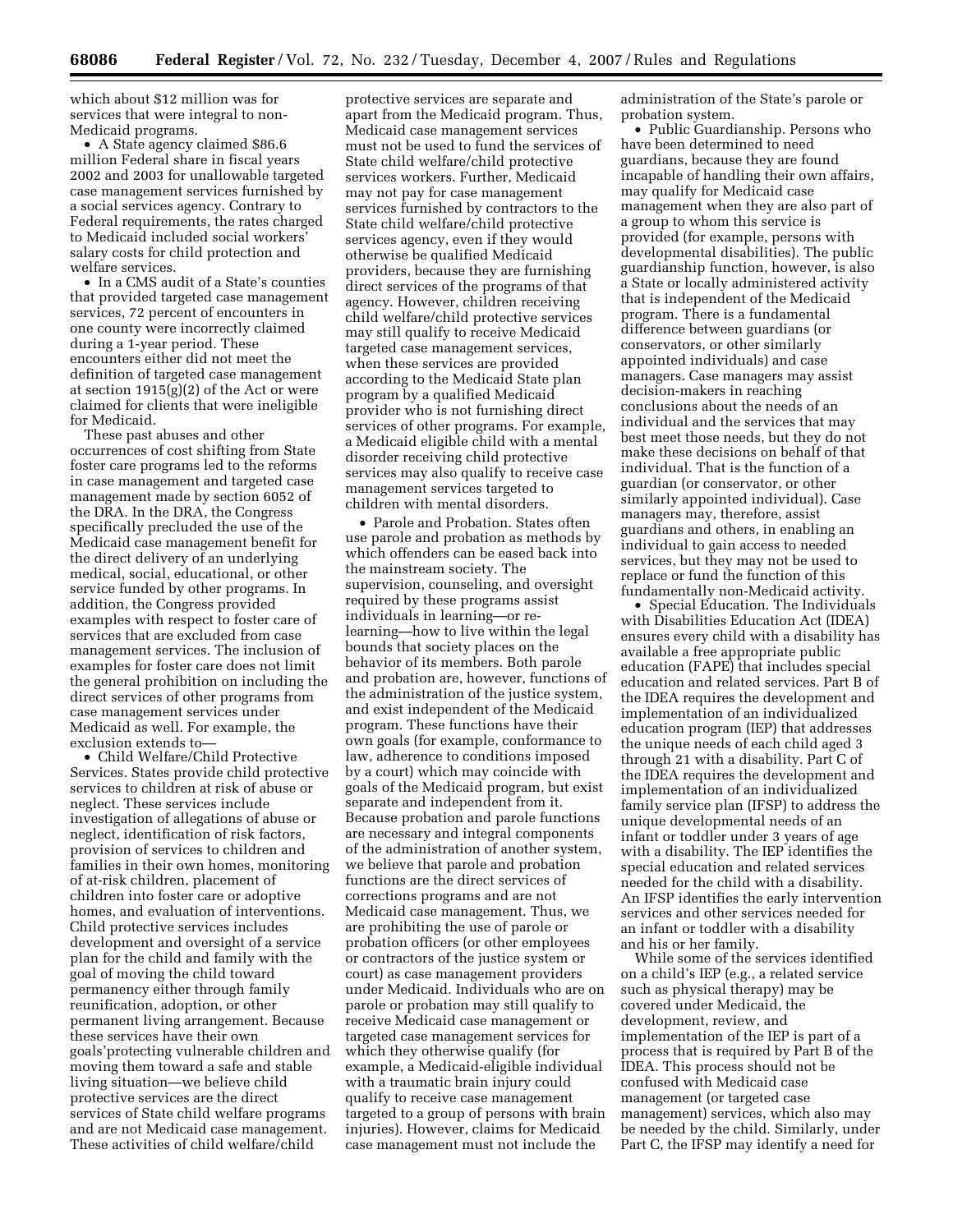case management as well as other services and activities some of which may be covered under Medicaid and others that, while a necessary component of the Part C program, are not covered under Medicaid. One distinction between the IEP and IFSP is that the IFSP process for an infant or toddler with a disability under the age of three requires a service coordinator from the outset, some of whose activities may be Medicaid-funded case management (or targeted case management) services. Case management activities in this context could include taking the infant or toddler's history, identifying service needs, and gathering information from other sources to form a comprehensive assessment. Case management would not include administrative functions that are purely IDEA functions such as scheduling IFSP team meetings, and providing the requisite prior written notice.

An IEP or IFSP may identify the need for case management to coordinate access to a broad range of medical service providers from several disciplines, and also may identify needs for case management to gain access to non-medical services. As with other Medicaid covered services (such as physical, occupational, or speech therapy) identified on the IEP or IFSP, such case management services may be covered under Medicaid when furnished to a Medicaid-eligible child by a Medicaid qualified provider who assists in gaining access to and coordinating all needed services. To facilitate coordinated care, case management is a covered Medicaid service only when a single case manager comprehensively addresses all of the individual's service needs.

• While Medicaid funding could be available for the costs of a Medicaidqualified case manager who may be operating in a school or early intervention program in assisting IDEAeligible children in gaining access to needed services, including those identified in their IEP or IFSP, coordinating the provision of those services, and facilitating the timely delivery of services, Medicaid case management services must remain separate and apart from the administration of the IDEA programs. Medicaid may pay for those case management services where IDEA and Medicaid overlap, but not for administrative activities that are required by IDEA but not needed to assist individuals in gaining access to needed services. These would include activities such as writing an IEP or IFSP, providing required notices to parents,

preparing for or conducting IEP or IFSP meetings, or scheduling or attending IEP or IFSP meetings. Section 504 of the Rehabilitation Act (RA) of 1973 requires school districts to provide to students with disabilities, appropriate educational services designed to meet the individual needs of such students to the same extent as the needs of students without disabilities are met; that is, to provide an equal opportunity for students with disabilities to participate in or benefit from educational aids, benefits, or services. We are clarifying in this regulation that FFP is not available for any case management activities not included in an IEP or IFSP but performed solely based on obligations under section 504 of the RA to ensure equal access to the educational program or activity.

In accordance with section 1903(c) of the Act, nothing in this rule would prohibit or restrict payment for medical assistance for covered Medicaid services furnished to a child with a disability because such services are included in the child's Individualized Education Program (IEP) or Individual Family Service Plan (IFSP). Likewise, payment for those services that are included in the IEP or IFSP would not be available when those services are not covered Medicaid services. In addition, Medicaid funds must not be used to replace or otherwise supplant funds used for activities related to the administration of the IDEA for infants and young children such as Child Find.

Therefore, at  $\S 441.18(c)(2)$ , we state the general prohibition established by the DRA in section  $1915(g)(2)(A)(iii)$  of the Act on including as Medicaid case management the direct delivery of services, as well as include a list of programs to which we are applying this prohibition in this regulation (parole and probation, public guardianship, special education, child welfare/child protective services, and foster care). We also include in § 441.18(c)(3) the specific statutory examples with respect to foster care—

• Research gathering and completion of documentation required by the foster care program;

• Assessing adoption placements;

• Recruiting or interviewing potential foster care parents;

- Serving legal papers;
- Home investigations;
- Providing transportation;
- Administering foster care subsidies;
- Making placement arrangements.

or

These examples of direct delivery of foster care activities are all administrative activities that are integral to the delivery of services through the

foster care program. For the reasons discussed above, since the statute cites these administrative activities as examples, rather than as an all-inclusive list, at  $§$  441.18(c)(3), we are interpreting the exclusion of administrative activities to extend to all administrative activities integral to the administration of the foster care program. Other foster care activities subject to this payment exclusion include case management; referral to services; overseeing foster care placements; the training, supervision, and compensation of foster care parents; and attendance at court appearances related to foster care. Since the activities of foster care programs are separate and apart from the Medicaid program, Medicaid case management services must not be used to fund the services of foster care workers. The following is an example of how this payment exclusion will be applied: When a title IV–E eligible child in foster care is referred by a caseworker to the Medicaid program for medical services or mental health services covered by the Medicaid program, that administrative activity neither can be allocated and claimed to the Medicaid program as an administrative expense of the Medicaid program nor can those costs be claimed as a case management medical assistance service. The State may, instead, claim these costs under the title IV–E program to the extent allowable (see 45 CFR 1356.60(c)(2) and ACF Child Welfare Policy Manual Section 8.1B). FFP for the medical services to which a Medicaid-eligible child who resides in foster care was referred would be available under the Medicaid program.

Furthermore, case management activities included under therapeutic foster care programs will be subject to this payment exclusion since these activities are inherent to the foster care program. FFP for medical services to a Medicaid eligible child with medical care needs who resides in therapeutic foster care would still be available, provided all Medicaid requirements were met.

At  $§$  441.18(c)(4), we also apply this exclusion from the definition of case management the administrative activities integral to other non-medical programs, based on the general exclusion from case management of services delivered under other programs in section  $1915(g)(2)(A)(iii)$  of the Act.

At  $§$  441.18(c) $\check{[4]}$ , we, thus, will exclude from the case management benefit the administrative activities of any other non-medical program, specifically including activities that constitute the administration of special education programs under IDEA, the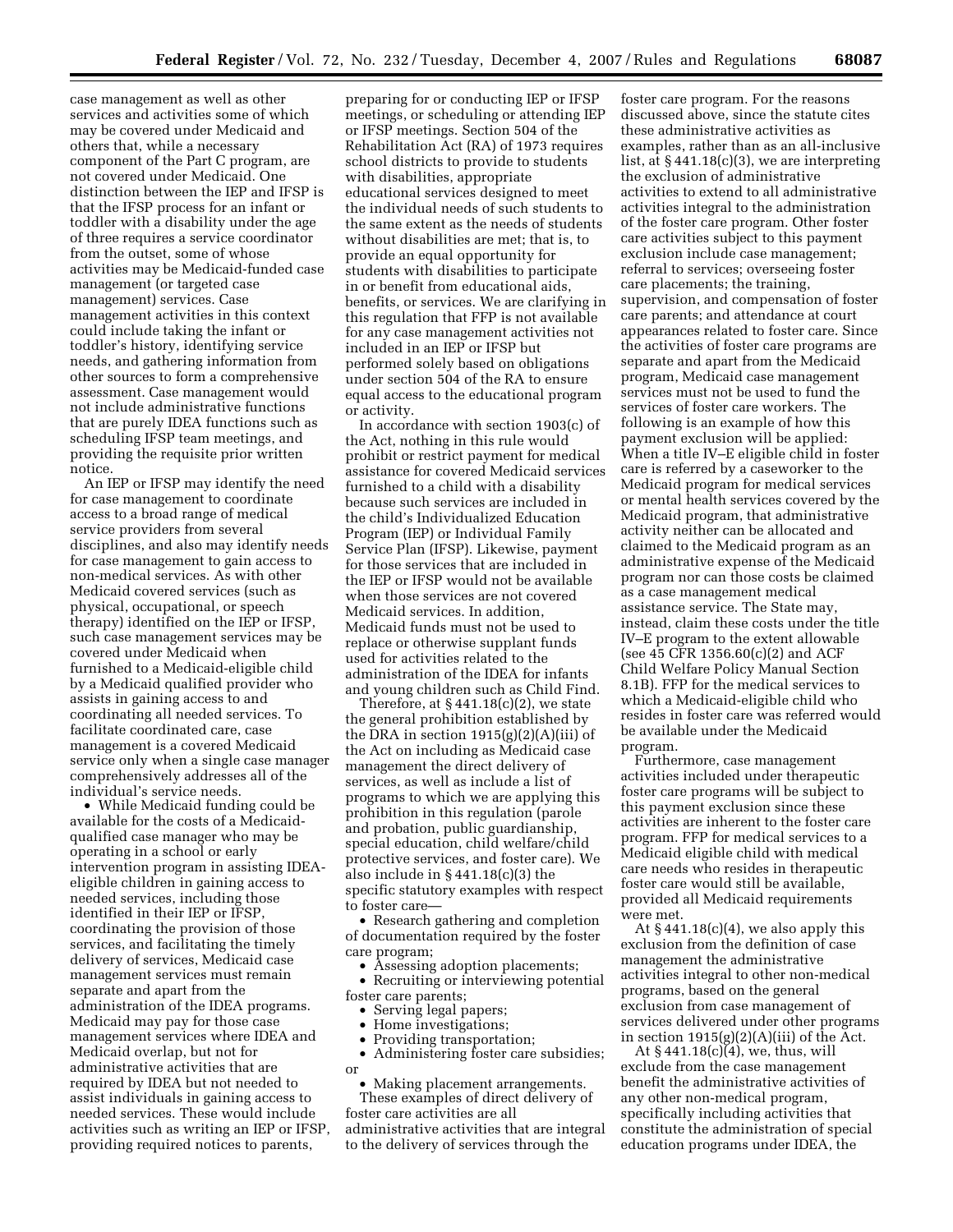parole and probation functions conducted by or under the authority of State or local courts or other justice entities, legal services provided by any entity, child welfare/child protective services and activities concerning guardianship of a person or the person's assets performed by or under the auspices of offices of public guardianship, or activities by any individual who has been appointed to perform guardianship, conservatorship (or other similar duties) on behalf of a Medicaid recipient by a court.

It is important to note that the exclusion of Medicaid funding for case management activities that are used in the administration of other non-medical programs does not, in any way, compromise Medicaid recipients' eligibility for medically necessary services under the plan, including medically necessary case management (and targeted case management) services that are not used to administer other programs. Thus, a Medicaid eligible child with a developmental disability, who receives foster care services, will qualify for Medicaid case management services targeted towards individuals with intellectual or other developmental disabilities that are not furnished through the foster care program. Similarly, a Medicaid-eligible child with chronic asthma receiving foster care services will receive medically necessary treatment services for that condition funded by Medicaid. Both of these children, who also receive foster care services, will continue to qualify for Medicaid-funded services. Thus, FFP will be available under the Medicaid program for medically necessary services. Similarly, an adult who tests positive for the human immunodeficiency virus (HIV) and is also on parole may continue to be eligible for medically necessary case management services targeted to individuals with HIV that are not furnished through a non-medical State program or for medically necessary treatment services.

In  $§$  441.18(c)(5)), we clarify that activities that meet the definition in § 440.169 for case management services and under the approved State plan cannot be claimed as administrative activities, under § 433.15(b).

Certain activities may be properly claimed as administrative costs when the activities are directly related to the proper and efficient administration of the Medicaid State plan. Sometimes these activities are commonly referred to, by States and others, as ''administrative case management''; although, statute and regulation do not include such terminology. These

administrative activities are performed by State agency staff and may involve facilitating access to and coordinating Medicaid program services. Some examples of these administrative activities include Medicaid eligibility determinations and re-determinations; Medicaid intake processing; Medicaid preadmission screening for inpatient care; prior authorization for Medicaid services; utilization review; and Medicaid outreach. These examples are not meant to be all-inclusive and CMS may make determinations regarding whether these or other activities are necessary for the proper and efficient administration of the State plan.

A State may not claim costs for administrative activities for the proper and efficient administration of the State plan if the activities are an integral part or extension of a direct medical service. In addition, unlike case management claimed as a service cost which can extend to coordinating with programs outside of Medicaid, administrative activities are strictly related to enhancing access to Medicaid services.

States may not claim, as administrative activities, the costs related to general public health initiatives, overhead costs, or operating costs of an agency whose purpose is other than the administration of the Medicaid program. Activities directed toward services not included under the Medicaid program, although these services may be valuable to Medicaid beneficiaries, are not necessary for the administration of the Medicaid program, and therefore are not allowable administrative costs. In addition, with regard to any allowable administrative claims, payment may only be made for the percentage of time spent which is actually attributable to Medicaid eligible individuals.

The allocation methodology for costs claimed for the proper and efficient administration of the State plan must be specified in the State's approved public assistance cost allocation plan in accordance with subpart E of 45 CFR part 95 and ASMB C–10.

When the costs of any part of case management or targeted case management are reimbursable under another federally funded program, a State is directed by section 1915(g)(4)(B) of the Act to allocate costs which are reimbursable under the other Federal program in accordance with OMB Circular No. A–87 (or any related or successor guidance or regulations regarding allocation of costs among federally funded programs) under an approved cost allocation program. (OMB Circular No. A–87, which details the cost principles for State, local, and

Indian Tribal Governments for the administration of Federal awards, pertains to all Federal agencies whose programs, including Medicaid, are administered by a State public assistance agency.) This requirement is set forth in § 441.18(d). OMB Circular A–87, Attachment A, paragraph C.3.a requires allocation of costs among benefiting cost objectives (programs).

#### **IV. Response to Comments**

Because of the large number of public comments we normally receive on **Federal Register** documents, we are not able to acknowledge or respond to them individually. We will consider all comments we receive by the date and time specified in the **DATES** section of this preamble, and, when we proceed with a subsequent document, we will respond to the comments in the preamble to that document.

### **V. Waiver of Proposed Rulemaking**

Ordinarily, we will publish a notice of proposed rulemaking and afford a period for public comments in accordance with the provisions of the Administrative Procedure Act, 5 U.S.C. 553. Further, we generally provide for final rules to be effective no sooner than 30 days after the date of publication unless we find good cause to waive the delay. Section 6052(b) of the DRA authorizes the Secretary to promulgate regulations to carry out the new statutory provisions at section  $1915(g)(2)$  of the Act "which may be effective and final immediately on an interim basis as of the date of the interim final regulation.'' In light of the importance of clarifying the definition of case management and ensuring the fiscal integrity of the Medicaid program, we have elected to use this authority to issue this rule as an interim final rule with comment period. Section 6052(b) of the DRA further provides that there must be a period for receipt of public comments after the date of publication of an interim final rule, and that the Secretary may revise the regulation after completion of the period of public comment. We are complying with this requirement to provide for a period of public comment.

This rule has been determined to be a major rule as defined in the Congressional Review Act, 5 U.S.C. § 804(2). These regulations are effective March 3, 2008.

# **VI. Collection of Information Requirements**

Under the Paperwork Reduction Act (PRA) of 1995, we are required to provide 30-day notice in the **Federal Register** and solicit public comment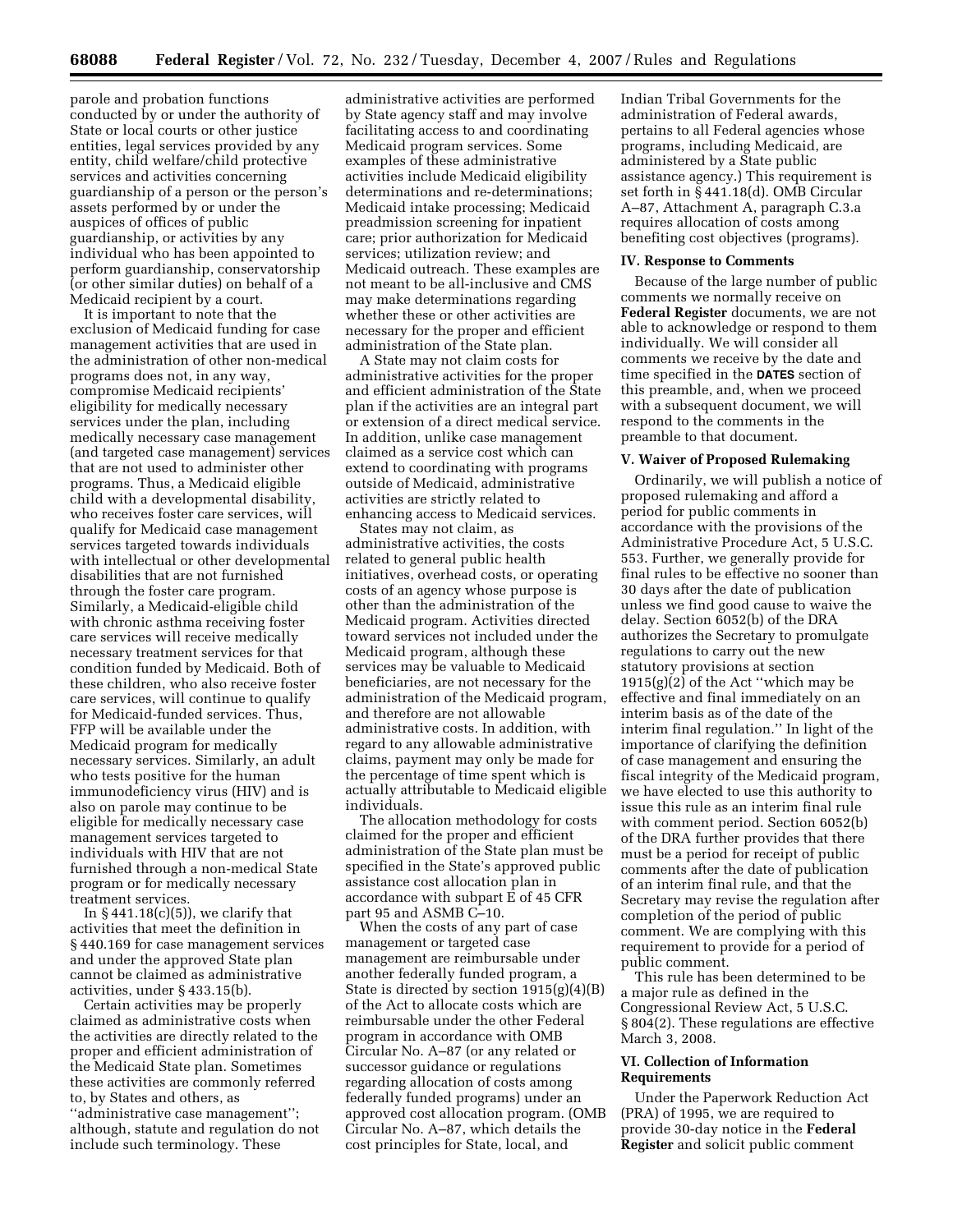before a collection of information requirement is submitted to the Office of Management and Budget (OMB) for review and approval. In order to fairly evaluate whether an information collection should be approved by OMB, section 3506(c)(2)(A) of the PRA of 1995 requires that we solicit comment on the following issues:

• The need for the information collection and its usefulness in carrying out the proper functions of our agency.

• The accuracy of our estimate of the information collection burden.

• The quality, utility, and clarity of the information to be collected.

• Recommendations to minimize the information collection burden on the affected public, including automated collection techniques.

We are soliciting public comment on each of these issues for the following sections of this document that contain information collection requirements (ICRs):

### *Section 440.169 Case Management Services*

Section 440.169(d) states that case managers assist eligible individuals by providing services such as taking client history; identifying the needs of the individual, and completing related documentation; and gathering information from other sources such as family members, medical providers, social workers, and educators (if necessary) to form a complete assessment of the eligible individual. The case manager must then develop a specific care plan based on the information collected through the assessment.

The burden associated with this requirement is the time and effort put forth by the case manager to gather the information and develop a specific care plan. While this requirement is subject to the PRA, we believe this requirement meets the requirements of 5 CFR 1320.3(b)(2), and as such, the burden associated with this requirement is exempt from the PRA.

### *Section 441.18 Case Management Services*

Section 441.18(a) requires that if a State plan provides for case management services, as defined in § 440.169, the State must require providers to maintain case records that document for all individuals receiving case management the name of the individual; the date of the case management service; the name of the provider agency and the person providing the case management service; and the nature, content, and units of case management service. Details of

what the case records must include are located at § 441.18(a)(7).

The burden associated with this requirement is the time and effort required for a provider to maintain case records. While this requirement is subject to the PRA, we believe this requirement meets the requirements of 5 CFR 1320.3(b)(2), and as such, the burden associated with this requirement is exempt from the PRA.

If you comment on these information collection and record keeping requirements, please mail copies directly to the following:

Centers for Medicare & Medicaid Services, Office of Strategic Operations and Regulatory Affairs, Division of Regulations Development, Attn.: Melissa Musotto, CMS–2237– IFC, Room C5–14–03, 7500 Security Boulevard, Baltimore, MD 21244– 1850.

Office of Information and Regulatory Affairs, Office of Management and Budget, *Attn.:* Katherine Astrich, CMS Desk Officer, CMS–2237–IFC, *katherine*\_*astrich@omb.eop.gov.* Fax (202) 395–6974.

#### **VII. Regulatory Impact Analysis**

[If you choose to comment on issues in this section, please indicate the caption ''Regulatory Impact'' at the beginning of your comments.]

We have examined the impacts of this rule as required by Executive Order 12866 (September 1993, Regulatory Planning and Review), the Regulatory Flexibility Act (RFA) (September 19, 1980, Pub. L. 96–354), section 1102(b) of the Social Security Act, the Unfunded Mandates Reform Act of 1995 (Pub. L. 104–4), and Executive Order 13132.

Executive Order 12866 (as amended by Executive Order 13258, which merely reassigns responsibility of duties) directs agencies to assess all costs and benefits of available regulatory alternatives and, if regulation is necessary, to select regulatory approaches that maximize net benefits (including potential economic, environmental, public health and safety effects, distributive impacts, and equity). A regulatory impact analysis (RIA) must be prepared for major rules with economically significant effects (\$100 million or more in any 1 year).

Section 804(2) of title 5, United States Code (as added by section 251 of Pub. L. 104–121), specifies that a ''major rule'' is any rule that the Office of Management and Budget finds is likely to result in—

• An annual effect on the economy of \$100 million or more;

• A major increase in costs or prices for consumers, individual industries,

Federal, State, or local government agencies, or geographic regions; or

• Significant adverse effects on competition, employment, investment productivity, innovation, or on the ability of United States based enterprises to compete with foreign based enterprises in domestic and export markets.

The RFA requires agencies to analyze options for regulatory relief of small businesses. For purposes of the RFA, small entities include small businesses, nonprofit organizations, and small governmental jurisdictions. Most hospitals and most other providers and suppliers are small entities, either by nonprofit status or by having revenues of \$6 million to \$29 million in any 1 year. This rule affects only States directly. For purposes of the RFA, we do not consider States or individuals to be small entities. Therefore, the Secretary certifies that this rule will not have a significant economic impact on a substantial number of small entities.

Section 1915(g) of the Act provides for Medicaid coverage of a new optional State plan service, case management services, and permits those services to be targeted. This regulation incorporates that statutory provision in the Federal regulations.

Under section 1915(g) of the Act, States may, without securing a waiver, furnish case management services, or targeted case management services to specified Medicaid groups on a statewide basis or in a particular geographic area of the State by requesting approval of a State plan amendment. If a State elects to furnish case management services (or targeted case management services), FFP will be available to the State to assist individuals receiving Medicaid in gaining access to needed medical, social, educational, and other services. Thus, the Medicaid case management service adds value to services that would otherwise be received through Medicaid and other programs in the absence of Medicaid case management services. For example, case management services provided to women with a high risk pregnancy can prevent low birth weight infants and case management of chronic problems can reduce hospital emergency room visits. Individuals retain the right to select among qualified medical providers of case management (or targeted case management) services.

Ambiguity concerning what services are reimbursable as case management and targeted case management services has resulted in questionable cost shifting of services onto Medicaid, which increases costs. Although the Medicaid program will continue to pay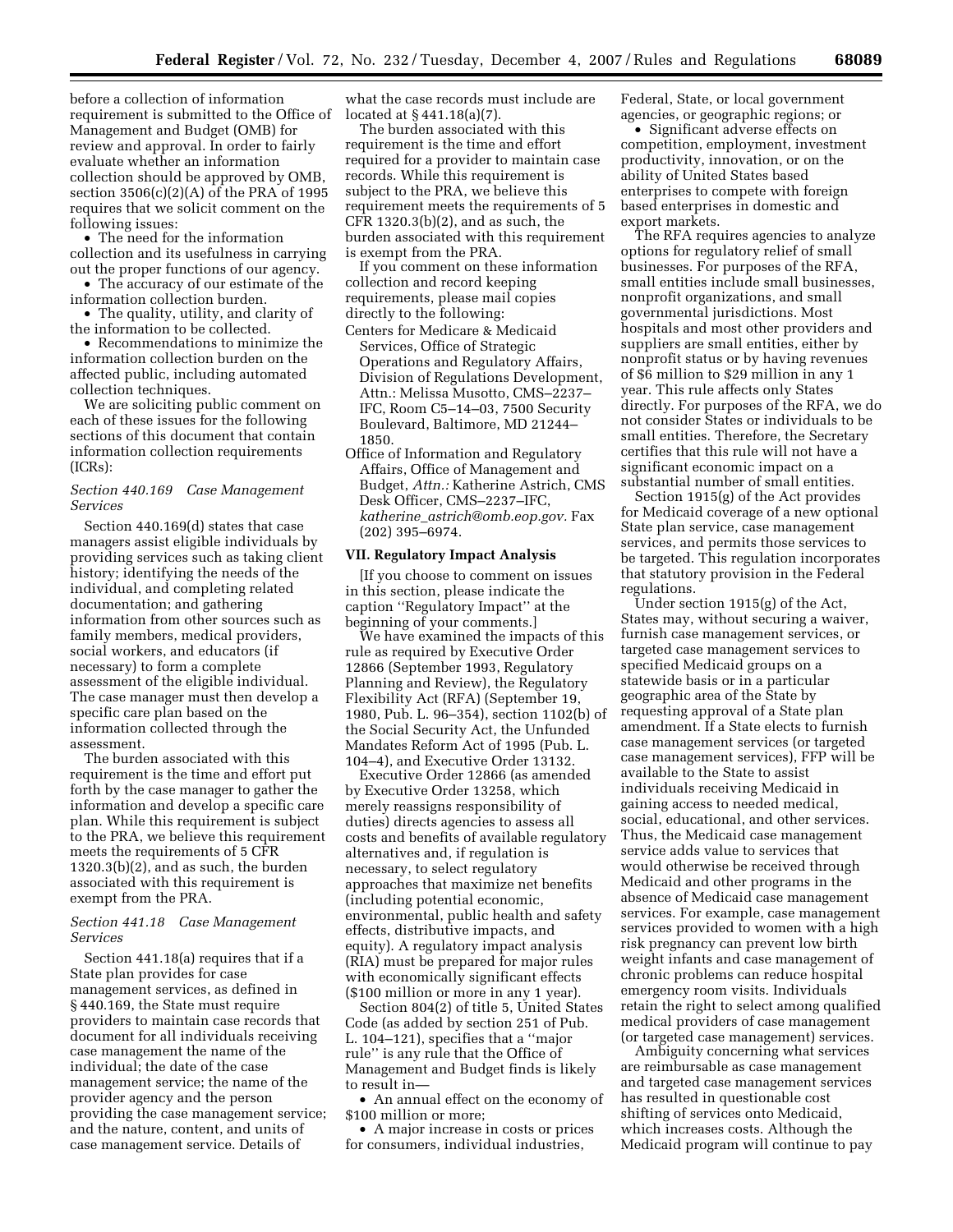for case management and targeted case management services, this regulation clarifies and conforms to current statutory requirements of the regulatory definition. In fiscal year 2006, Federal

and State expenditures for targeted case management services were \$2,842 million. Table 1 contains the Federal and State expenditures for targeted case management. These amounts do not

reflect changes that may have occurred in other services during the projection period as a result of the provision of case management services.

| TABLE 1.—MEDICAID TARGETED CASE MANAGEMENT SPENDING |
|-----------------------------------------------------|
|-----------------------------------------------------|

|                  | 2001        | 2002         | 2003         | 2004         | 2005         | 2006         |
|------------------|-------------|--------------|--------------|--------------|--------------|--------------|
| Federal<br>State | .176<br>837 | ,384<br>,020 | .641<br>.118 | .628<br>.092 | .620<br>.185 | .643<br>.199 |
| Total            | 2.012       | 2.405        | 2,759        | 2,720        | 2.805        | 2,842        |

Source: CMS–64 Data

Data is reported by Federal fiscal year

All amounts in millions of dollars

Section 6052 of DRA 2005 specifies that FFP is only available for case management services or targeted case management services if there are no other third parties liable to pay for those services, including as reimbursement under a medical, social, educational, or other program. Due to this regulation, it is estimated that Federal Medicaid spending on case management and targeted case management services will be reduced by \$1,280 million between FY 2008 and FY 2012. This reduction in spending is expected to occur as case management services spending that could be paid for by other third parties or other Federal programs, but received by the States as FFP, will no longer be reimbursable.

Due to this regulation, the Assistant Secretary for Resources and Technology estimates that Federal spending on title IV-E foster care services will increase by \$369 million between FY 2008 and FY 2012. This increase is expected to occur because State foster care program expenditures on case management will no longer be reimbursed as Medicaid expenditures and would instead need to be paid by other Federal programs or payment sources.

We are unable to estimate additional net costs/savings that might result from case management under section 1915(g) of the Act for the following reasons. The use of case management services may result in increased access to other services, including those covered under Medicaid. Conversely, provision of case management services may work to lower both Federal and State costs by encouraging the use of cost-effective medical care through transitioning individuals out of institutions, referrals to qualified providers, and by discouraging inappropriate utilization of costly services such as emergency room care for routine procedures. The use of

case management services also may eliminate unnecessary care and overutilization of services. Further, by facilitating early treatment, the use of case management services can preclude the need for more costly ''last resort'' treatment alternatives.

Because it is estimated that Federal Medicaid spending on case management and targeted case management services will be reduced by \$1,280 million between FY 2008 and FY 2012 (and thus the annual effect on the economy is \$100 million or more), we have determined that this interim final rule with comment period is a major rule under Executive Order 12866. The Secretary certifies that this rule will not have a significant economic impact on a substantial number of small entities.

In addition, section 1102(b) of the Act requires us to prepare a regulatory impact analysis if a rule may have a significant impact on the operations of a substantial number of small rural hospitals. This analysis must conform to the provisions of section 604 of the RFA. For purposes of section 1102(b) of the Act, we define a small rural hospital as a hospital that is located outside of a Core-Based Statistical Area and has fewer than 100 beds. We have determined that this interim final rule with comment period will not have a significant effect on the operations of a substantial number of small rural hospitals because there will be no change in the administration of the provisions related to small rural hospitals. Therefore, the Secretary certifies that this rule will not have a significant impact on small rural hospitals and, accordingly, we are not preparing an analysis for section 1102(b) of the Act.

Section 202 of the Unfunded Mandates Reform Act of 1995 also requires that agencies assess anticipated costs and benefits before issuing any rule whose mandates require spending in any 1 year of \$100 million in 1995 dollars, updated annually for inflation. That threshold level is currently approximately \$120 million. This interim final rule with comment period has no consequential effect on State, local, or tribal governments or on the private sector.

Executive Order 13132 establishes certain requirements that an agency must meet when it promulgates a proposed rule (and subsequent final rule) that imposes substantial direct requirement costs on State and local governments, preempts State law, or otherwise has Federalism implications. Since this regulation does not impose any costs on State or local governments, the requirements of E.O. 13132 are not applicable.

# **Accounting Statement**

As required by OMB Circular A–4 (available at *http:// www.whitehouse.gov/omb/circulars/ a004/a-4.pdf*), in table 2, we have prepared an accounting statement showing the classification of the savings associated with the provisions of this interim final rule with comment period. Tables 2 and 3 provide our best estimate of the savings to the Federal Government as a result of the changes presented in this interim final rule with comment period based on the estimate in the President's FY 2008 Budget that Federal Medicaid spending on case management and targeted case management services will be reduced by approximately \$210 million in FY 2008 and will be reduced by \$1,280 million between FY 2008 and FY 2012. All savings are classified as transfers from the State Government to Federal Government.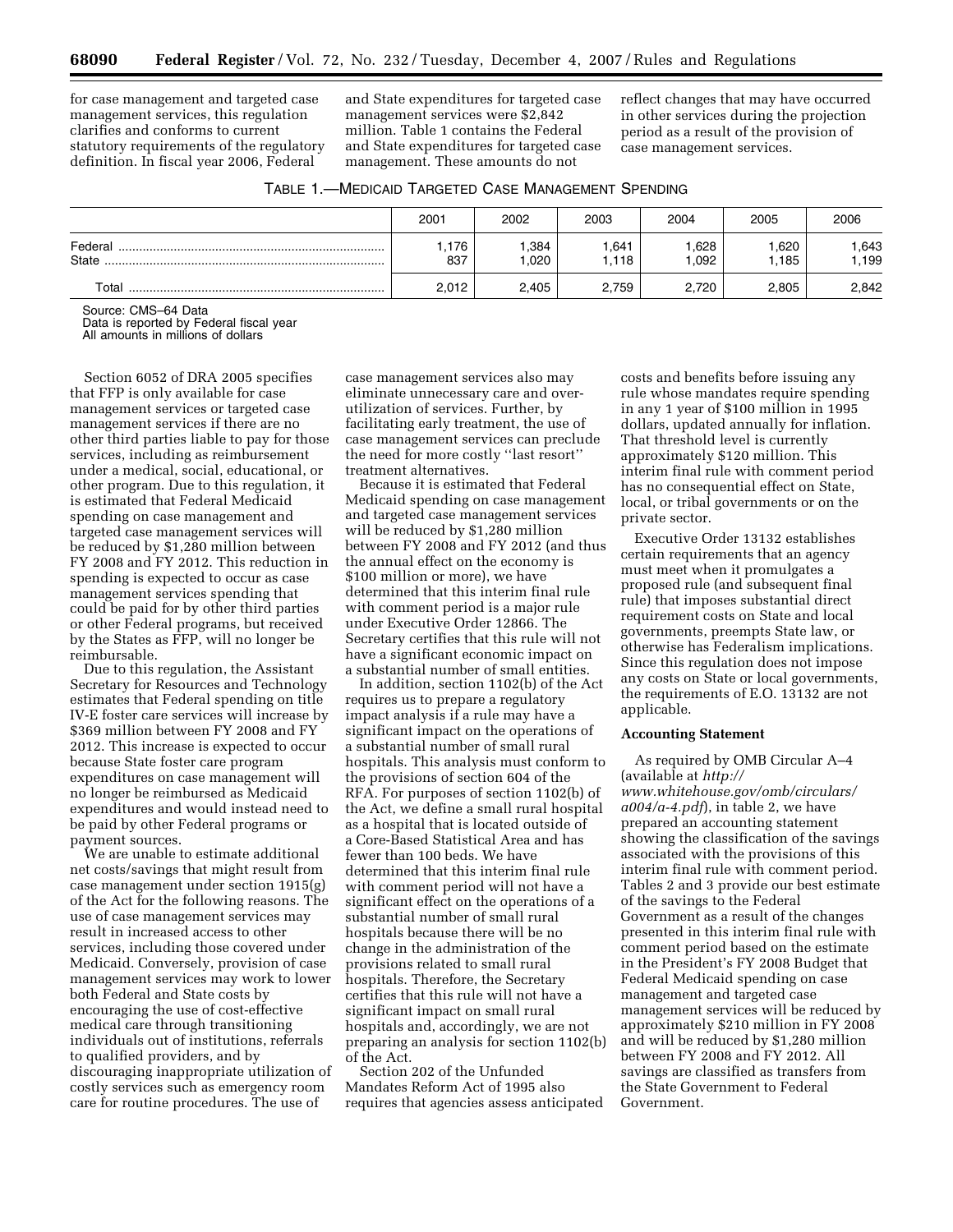TABLE 2.—ACCOUNTING STATEMENT: CLASSIFICATION OF ESTIMATED SAVINGS, FROM FY 2008 TO FY 2012 (IN MILLIONS)

| Category                                     | Primary es-<br>timates | Year dollar                            | Units dis-<br>count rate<br>(percent) | Period cov-<br>ered |  |
|----------------------------------------------|------------------------|----------------------------------------|---------------------------------------|---------------------|--|
| Federal Annualized Monetized (millions/year) | \$252.6<br>254.5       | 2008<br>                               | .                                     | 2008-2012<br>.      |  |
|                                              | 256.0                  | 2008<br>                               | <br>                                  | 2008-2012<br>       |  |
|                                              |                        | 2008                                   | 0                                     | 2008-2012           |  |
| From Whom to Whom?                           |                        | State Government to Federal Government |                                       |                     |  |

|  | TABLE 3.—ANNUAL DISCOUNTED TRANSFERS—CASE MANAGEMENT RULE (IN MILLIONS) |  |
|--|-------------------------------------------------------------------------|--|
|--|-------------------------------------------------------------------------|--|

| Discount rate<br>(percent) | 2008              | 2009              | 2010              | 2011              | 2012              | Total                |
|----------------------------|-------------------|-------------------|-------------------|-------------------|-------------------|----------------------|
| U<br>o                     | 210<br>204<br>196 | 230<br>217<br>201 | 250<br>229<br>204 | 280<br>249<br>214 | 310<br>267<br>221 | ,280<br>.166<br>,036 |

In accordance with the provisions of Executive Order 12866, this regulation was reviewed by the Office of Management and Budget.

### **List of Subjects**

### *42 CFR Part 431*

Grant programs-health, Health facilities, Medicaid, Privacy, Reporting and recordkeeping requirements.

#### *42 CFR Part 440*

Grant programs-health, Medicaid.

#### *42 CFR Part 441*

Family planning, Grant programshealth, Infants and children, Medicaid, Penalties, Prescription drugs, Reporting and recordkeeping requirements.

■ For the reasons set forth in the preamble, the Centers for Medicare & Medicaid Services amends 42 CFR chapter IV, subchapter C as set forth below:

# **PART 431—STATE ORGANIZATION AND GENERAL ADMINISTRATION**

■ 1. The authority citation for part 431 continues to read as follows:

**Authority:** Sec. 1102 of the Social Security Act (42 U.S.C. 1302).

■ 2. Section 431.51 is amended by—

■ A. Republishing the introductory text to paragraph (c).

■ B. Removing the colon and the word ''or'' at the end of paragraph (c)(2) and adding a semicolon and the word ''or'' in its place.

■ C. Removing the period at the end of paragraph (c)(3) and adding in its place a semicolon and the word ''or''.

■ D. Adding a new paragraph (c)(4). The revisions read as follows:

# **§ 431.51 Free choice of providers.**

\* \* \* \* \* (c) *Exceptions.* Paragraph (b) of this section does not prohibit the agency from—

\* \* \* \* \*

(4) Limiting the providers who are available to furnish targeted case management services defined in § 440.169 of this chapter to target groups that consist solely of individuals with developmental disabilities or with chronic mental illness. This limitation may only be permitted so that the providers of case management services for eligible individuals with developmental disabilities or with chronic mental illness are capable of ensuring that those individuals receive needed services.

\* \* \* \* \*

 $\blacksquare$  3. Section 431.54 is amended by-

■ A. Revising paragraph (a). ■ B. Adding a new paragraph (g).

The revision and addition read as follows:

## **§ 431.54 Exceptions to certain State plan requirements.**

(a) *Statutory basis*—(1) Section 1915(a) of the Act provides that a State shall not be deemed to be out of compliance with the requirements of sections 1902(a)(1), (10), or (23) of the Act solely because it has elected any of the exceptions set forth in paragraphs (b) and (d) through (f) of this section.

(2) Section 1915(g) of the Act provides that a State may provide, as medical assistance, targeted case management services under the plan without regard to the requirements of sections 1902(a)(1) and 1902(a)(10)(B) of the Act.

\* \* \* \* \*

(g) *Targeted case management services.* The requirements of § 431.50(b) relating to the statewide operation of a State plan and § 440.240 of this chapter related to comparability of services do not apply with respect to targeted case management services defined in § 440.169 of this chapter.

# **PART 440—SERVICES: GENERAL PROVISIONS**

■ 6. The authority citation for part 440 continues to read as follows:

**Authority:** Sec. 1102 of the Social Security Act (42 U.S.C. 1302).

■ 7. A new § 440.169 is added to subpart A to read as follows:

### **§ 440.169 Case management services.**

(a) *Case management services* means services furnished to assist individuals, eligible under the State plan who reside in a community setting or are transitioning to a community setting, in gaining access to needed medical, social, educational, and other services, in accordance with § 441.18 of this chapter.

(b) T*argeted case management services* means case management services furnished without regard to the requirements of § 431.50(b) of this chapter (related to statewide provision of services) and § 440.240 (related to comparability). Targeted case management services may be offered to individuals in any defined location of the State or to individuals within targeted groups specified in the State plan.

(c) For purposes of case management services, individuals (except individuals between ages 22 and 64 in an IMD or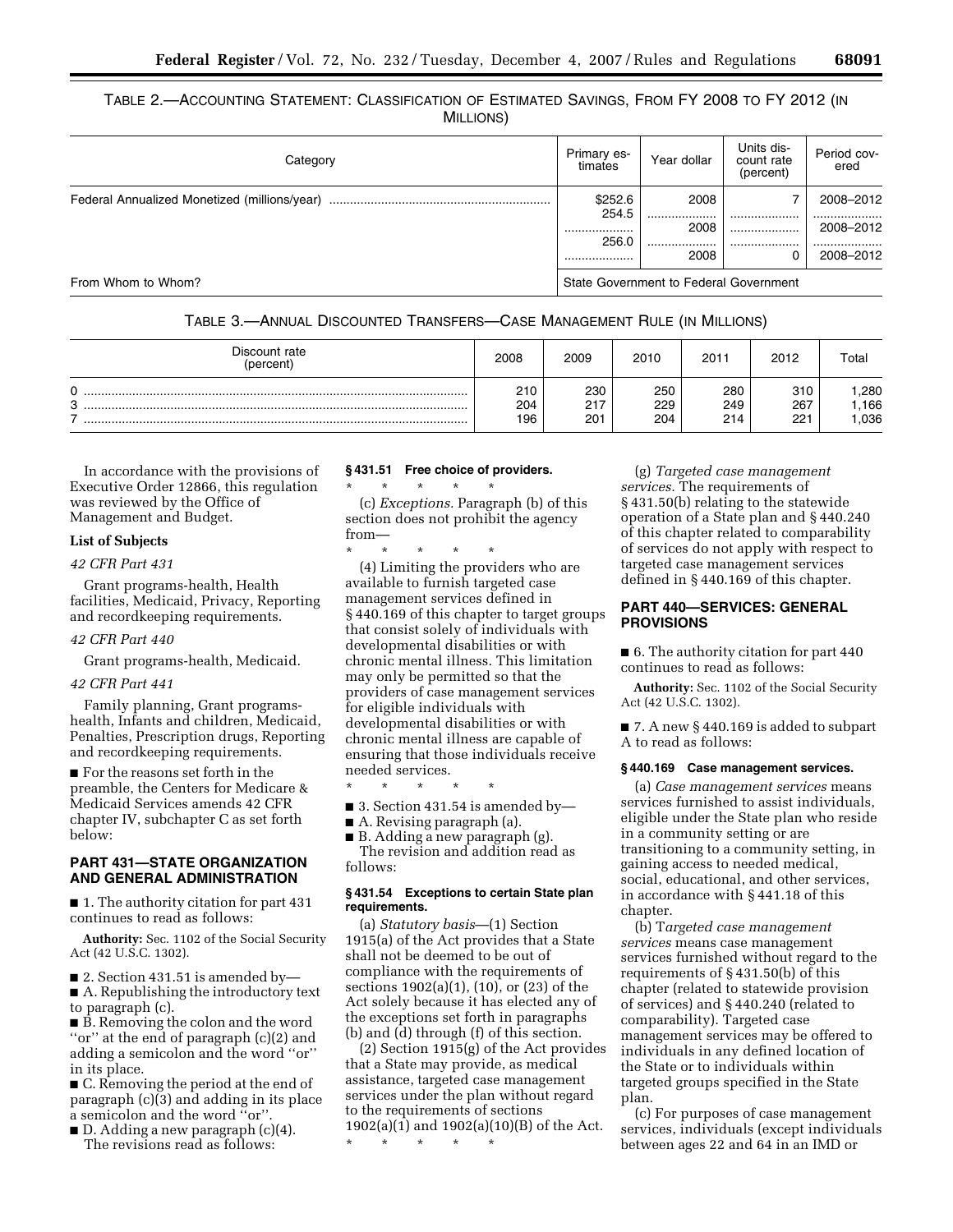individuals who are inmates of public institutions) may be considered to be transitioning to a community setting during the last 60 consecutive days (or a shorter time period as specified by the State) of a covered long-term, institutional stay that is 180 consecutive days or longer in duration. For a covered, short-term, institutional stay of less than 180 consecutive days, individuals may be considered to be transitioning to a community setting during the last 14 days prior to discharge.

(d) The assistance that case managers provide in assisting eligible individuals obtain services includes—

(1) Comprehensive assessment and periodic reassessment of individual needs, to determine the need for any medical, educational, social, or other services. These assessment activities include the following:

(i) Taking client history.

(ii) Identifying the needs of the individual, and completing related documentation.

(iii) Gathering information from other sources, such as family members, medical providers, social workers, and educators (if necessary) to form a complete assessment of the eligible individual.

(2) Development (and periodic revision) of a specific care plan based on the information collected through the assessment, that includes the following:

(i) Specifies the goals and actions to address the medical, social, educational, and other services needed by the eligible individual.

(ii) Includes activities such as ensuring the active participation of the eligible individual and working with the individual (or the individual's authorized health care decision maker) and others to develop those goals.

(iii) Identifies a course of action to respond to the assessed needs of the eligible individual.

(3) Referral and related activities (such as scheduling appointments for the individual) to help the eligible individual obtain needed services, including activities that help link the individual with medical, social, and educational providers or other programs and services that are capable of providing needed services to address identified needs and achieve goals specified in the care plan.

(4) Monitoring and follow-up activities, including activities and contacts that are necessary to ensure that the care plan is effectively implemented and adequately addresses the needs of the eligible individual and which may be with the individual, family members, service providers, or

other entities or individuals and conducted as frequently as necessary, and including at least one annual monitoring, to help determine whether the following conditions are met:

(i) Services are being furnished in accordance with the individual's care plan.

(ii) Services in the care plan are adequate.

(iii) There are changes in the needs or status of the eligible individual. Monitoring and follow-up activities include making necessary adjustments in the care plan and service arrangements with providers.

(e) Case management may include contacts with non-eligible individuals that are directly related to the identification of the eligible individual's needs and care, for the purposes of helping the eligible individual access services, identifying needs and supports to assist the eligible individual in obtaining services, providing case managers with useful feedback, and alerting case managers to changes in the eligible individual's needs.

### **§ 440.250 [Amended]**

 $\blacksquare$  8. Section 440.250 is amended by— ■ A. Adding and reserving paragraph

(q). ■ B. Adding a new paragraph (r). The addition reads as follows:

### **§ 440.250 Limits on comparability of services.**

\* \* \* \* \*

(q) [Reserved]

(r) If specified in the plan, targeted case management services may be limited to the following:

(1) Certain geographic areas within a State, without regard to the statewide requirements in § 431.50 of this chapter.

(2) Targeted groups specified by the State.

# **PART 441—SERVICES: REQUIREMENTS AND LIMITS APPLICABLE TO SPECIFIC SERVICES**

■ 9. The authority citation for part 441 continues to read as follows:

**Authority:** Sec. 1102 of the Social Security Act (42 U.S.C. 1302).

■ 2. Section 441.10 is amended by adding a new paragraph (m) to read as follows:

#### **§ 441.10 Basis.**

\* \* \* \* \* (m) Section 1905(a)(19) and 1915(g) of the Act for case management services as set forth in § 441.18 and section 8435 of the Technical and Miscellaneous Revenue Act of 1988.

■ 10. A new § 441.18 is added to subpart A to read as follows:

#### **§ 441.18 Case management services.**

(a) If a State plan provides for case management services (including targeted case management services), as defined in § 440.169 of this chapter, the State must meet the following requirements:

(1) Allow individuals the free choice of any qualified Medicaid provider within the specified geographic area identified in the plan when obtaining case management services, in accordance with § 431.51 of this chapter, except as specified in paragraph (b) of this section.

(2) Not use case management (including targeted case management) services to restrict an individual's access to other services under the plan.

(3) Not compel an individual to receive case management services, condition receipt of case management (or targeted case management) services on the receipt of other Medicaid services, or condition receipt of other Medicaid services on receipt of case management (or targeted case management) services.

(4) Indicate in the plan that case management services provided in accordance with section 1915(g) of the Act will not duplicate payments made to public agencies or private entities under the State plan and other program authorities;

(5) Provide comprehensive case management services, on a one-to-one basis, to an individual through one case manager.

(6) Prohibit providers of case management services from exercising the agency's authority to authorize or deny the provision of other services under the plan.

(7) Require providers to maintain case records that document for all individuals receiving case management as follows:

(i) The name of the individual. (ii) The dates of the case management services.

(iii) The name of the provider agency (if relevant) and the person providing the case management service.

(iv) The nature, content, units of the case management services received and whether goals specified in the care plan have been achieved.

(v) Whether the individual has declined services in the care plan.

(vi) The need for, and occurrences of, coordination with other case managers.

(vii) A timeline for obtaining needed services.

(viii) A timeline for reevaluation of the plan.